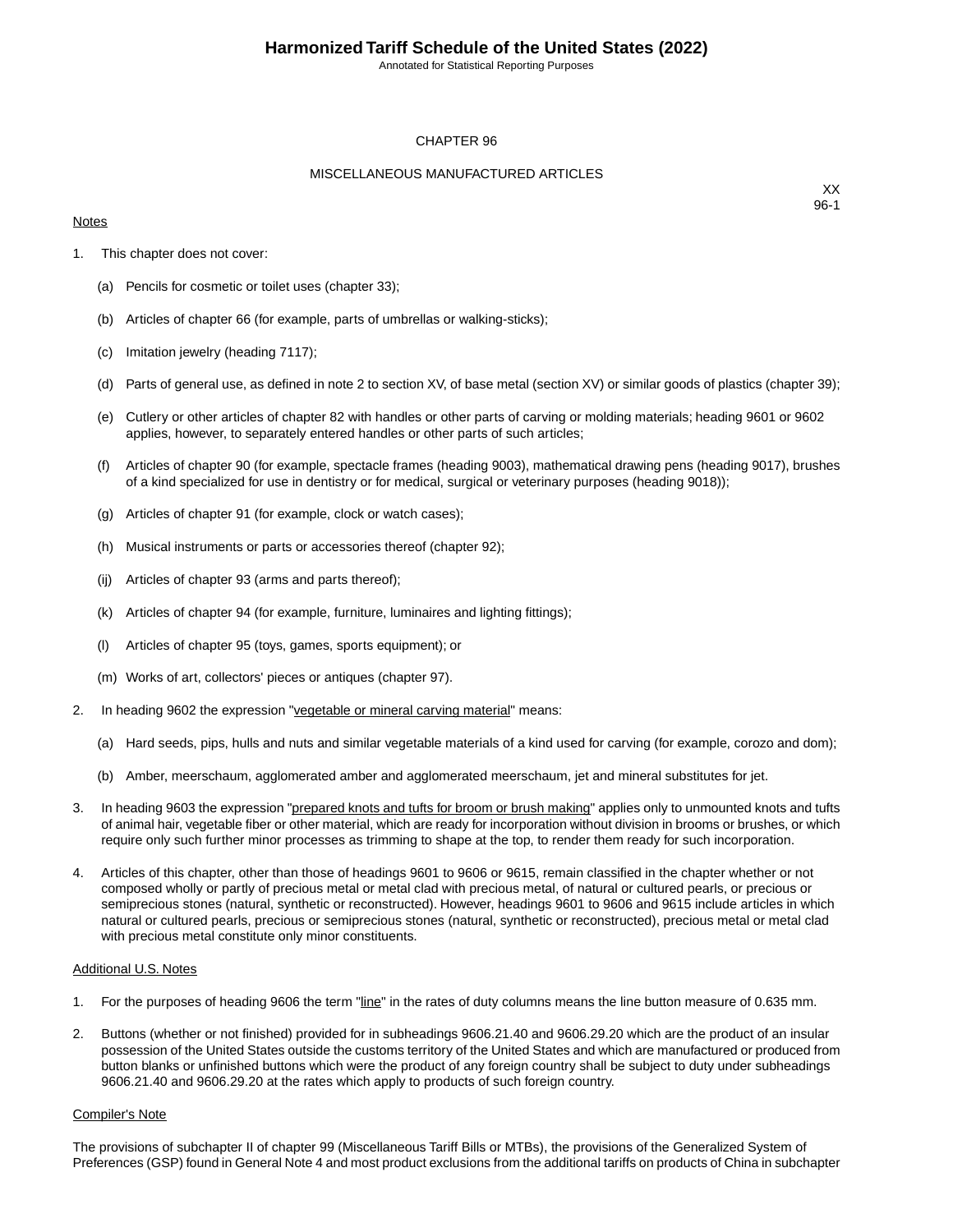Annotated for Statistical Reporting Purposes

Compiler's Note (con.) XX 96-2

III of chapter 99 expired on December 31, 2020. However, no endnotes or footnotes relating to these provisions have been deleted as of the issue date of this edition.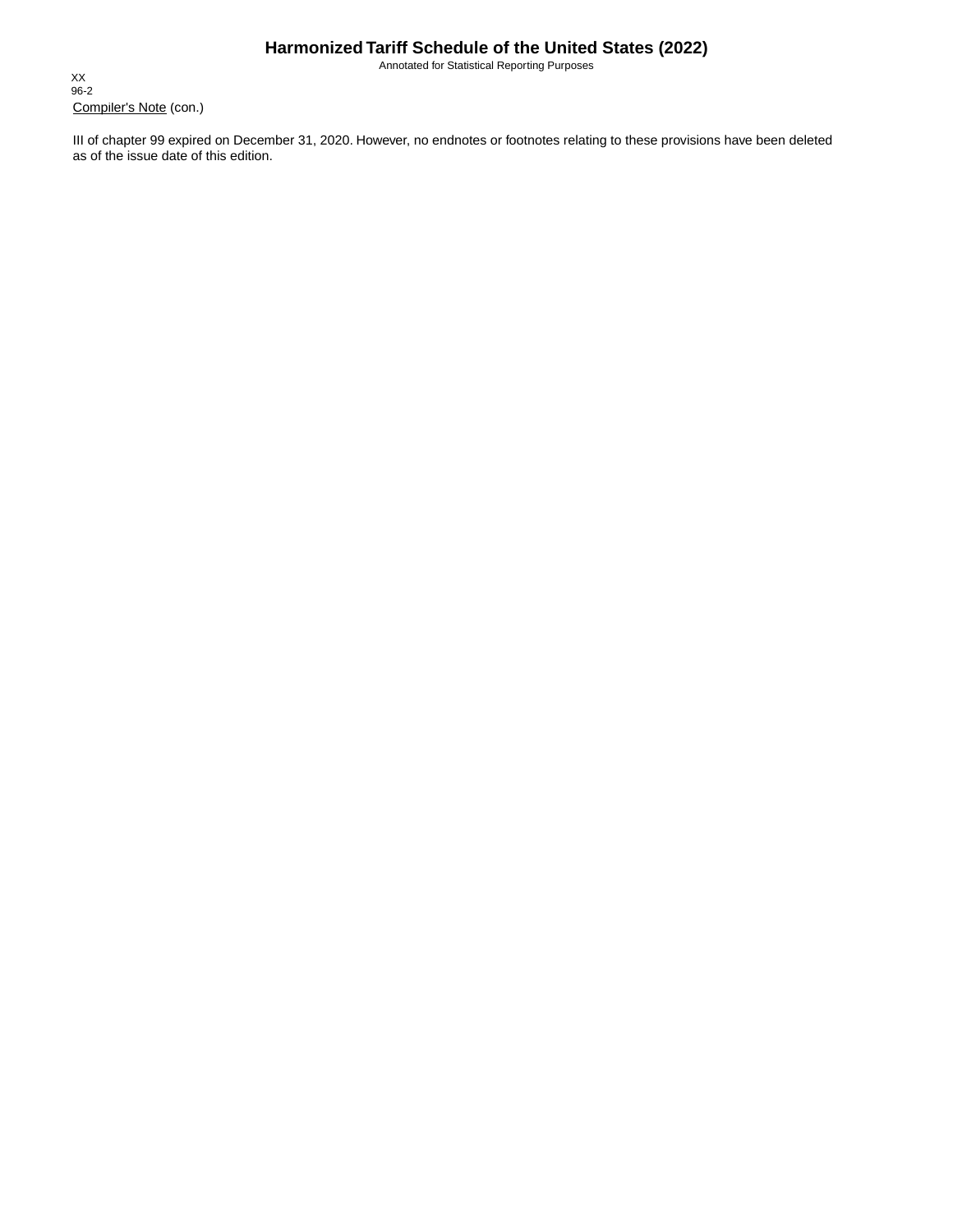Annotated for Statistical Reporting Purposes

| Heading/              | Stat.       |                                                                                                                                                                                                                                                                                                                                                                             | Unit                        |         | Rates of Duty                                                                     |                |
|-----------------------|-------------|-----------------------------------------------------------------------------------------------------------------------------------------------------------------------------------------------------------------------------------------------------------------------------------------------------------------------------------------------------------------------------|-----------------------------|---------|-----------------------------------------------------------------------------------|----------------|
| Subheading            | Suf-<br>fix | <b>Article Description</b>                                                                                                                                                                                                                                                                                                                                                  | of<br>Quantity              | General | Special                                                                           | $\overline{2}$ |
| 9601                  |             | Worked ivory, bone, tortoise-shell, horn, antlers, coral,<br>mother-of-pearl and other animal carving material, and articles<br>of these materials (including articles obtained by molding):                                                                                                                                                                                |                             |         |                                                                                   |                |
| 9601.10.00 00         |             |                                                                                                                                                                                                                                                                                                                                                                             | No Free <sup>1/</sup><br>kg |         |                                                                                   | 35%            |
| 9601.90<br>9601.90.20 | 00          | Other:                                                                                                                                                                                                                                                                                                                                                                      | No Free <sup>1/</sup><br>kg |         |                                                                                   | 35%            |
| 9601.90.40 00         |             | Coral, cut but not set, and cameos, suitable for use in                                                                                                                                                                                                                                                                                                                     | kg 2.1% <sup>1/</sup>       |         | Free (A*, AU, BH,<br>CL, CO, D, E, IL,<br>JO, KR, MA, OM,<br>P, PA, PE, S, SG)    | 10%            |
| 9601.90.60            | 00          | Of bone, horn, hoof, whalebone, quill or any                                                                                                                                                                                                                                                                                                                                | No Free <sup>1/</sup><br>kg |         |                                                                                   | 25%            |
| 9601.90.80 00         |             |                                                                                                                                                                                                                                                                                                                                                                             | No 3.7% <sup>1/</sup><br>kg |         | Free (A*, AU, BH,<br>CL, CO, D, E, IL,<br>JO, KR, MA, OM,<br>P, PA, PE, S, SG)    | 20%            |
| 9602.00               |             | Worked vegetable or mineral carving material and articles of<br>these materials; molded or carved articles of wax, of stearin,<br>of natural gums or natural resins, of modeling pastes, and other<br>molded or carved articles, not elsewhere specified or included;<br>worked, unhardened gelatin (except gelatin of heading 3503)<br>and articles of unhardened gelatin: |                             |         |                                                                                   |                |
| 9602.00.10            |             |                                                                                                                                                                                                                                                                                                                                                                             |                             |         | Free (A, AU, BH, CL, 25%<br>CO, D, E, IL, JO,<br>KR, MA, OM, P,<br>PA, PE, S, SG) |                |
|                       | 40          |                                                                                                                                                                                                                                                                                                                                                                             |                             |         |                                                                                   |                |
|                       | 80          |                                                                                                                                                                                                                                                                                                                                                                             |                             |         |                                                                                   |                |
| 9602.00.40            | 00          |                                                                                                                                                                                                                                                                                                                                                                             |                             |         | Free (A, AU, BH, CL,<br>CO, D, E, IL, JO,<br>KR, MA, OM, P,<br>PA, PE, S, SG)     | 20%            |
| 9602.00.50            |             |                                                                                                                                                                                                                                                                                                                                                                             |                             |         | Free (A, AU, BH, CL, 20%<br>CO, D, E, IL, JO,<br>KR, MA, OM, P,<br>PA, PE, S, SG) |                |
|                       | 10          |                                                                                                                                                                                                                                                                                                                                                                             | thousand                    |         |                                                                                   |                |
|                       | 80          |                                                                                                                                                                                                                                                                                                                                                                             | No.                         |         |                                                                                   |                |
|                       |             |                                                                                                                                                                                                                                                                                                                                                                             |                             |         |                                                                                   |                |
|                       |             |                                                                                                                                                                                                                                                                                                                                                                             |                             |         |                                                                                   |                |
|                       |             |                                                                                                                                                                                                                                                                                                                                                                             |                             |         |                                                                                   |                |
|                       |             |                                                                                                                                                                                                                                                                                                                                                                             |                             |         |                                                                                   |                |
|                       |             |                                                                                                                                                                                                                                                                                                                                                                             |                             |         |                                                                                   |                |
|                       |             |                                                                                                                                                                                                                                                                                                                                                                             |                             |         |                                                                                   |                |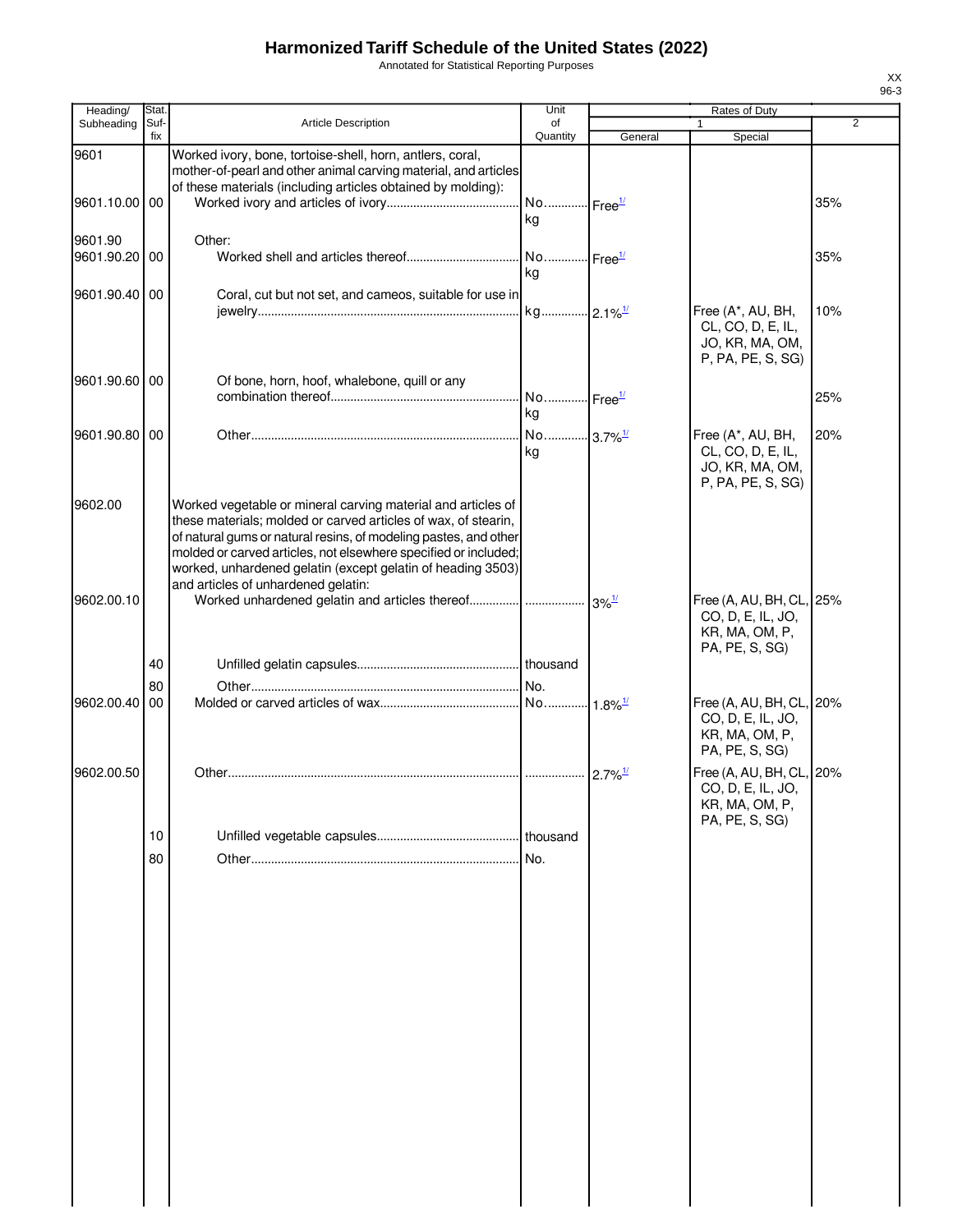Annotated for Statistical Reporting Purposes

| Heading/        | Stat.       |                                                                                                                                                                                                                                                                                                                                                                                                                                                                                                                  | Unit                     |                           | Rates of Duty                                                                                          |                |
|-----------------|-------------|------------------------------------------------------------------------------------------------------------------------------------------------------------------------------------------------------------------------------------------------------------------------------------------------------------------------------------------------------------------------------------------------------------------------------------------------------------------------------------------------------------------|--------------------------|---------------------------|--------------------------------------------------------------------------------------------------------|----------------|
| Subheading      | Suf-<br>fix | <b>Article Description</b>                                                                                                                                                                                                                                                                                                                                                                                                                                                                                       | of<br>Quantity           | General                   | Special                                                                                                | $\overline{2}$ |
| 9603<br>9603.10 |             | Brooms, brushes (including brushes constituting parts of<br>machines, appliances or vehicles), hand-operated mechanical<br>floor sweepers, not motorized, mops and feather dusters;<br>prepared knots and tufts for broom or brush making; paint pads<br>and rollers; squeegees (other than roller squeegees):<br>Brooms and brushes, consisting of twigs or other vegetable<br>materials bound together, with or without handles:<br>Whiskbrooms, wholly or in part of broom corn:<br>Valued not over 96¢ each: |                          |                           |                                                                                                        |                |
| 9603.10.05      | 00          | In any calendar year prior to the entry, or<br>withdrawal from warehouse for comsumption,<br>of 61,655 dozen whiskbrooms classifiable<br>under subheadings 9603.10.05 to 9603.10.35,                                                                                                                                                                                                                                                                                                                             | No                       | $.8\%$ <sup>2/</sup>      | Free (A+, AU, BH,<br>CL, CO, D, E, IL,<br>JO, KR, MA, OM,<br>P, PA, PE, S, SG)                         | 20%            |
| 9603.10.15 00   |             |                                                                                                                                                                                                                                                                                                                                                                                                                                                                                                                  | No 5¢ each <sup>1/</sup> |                           | Free (A+, AU, BH,<br>CL, CO, D, E, IL,<br>JO, KR, MA, OM,<br>P, PA, PE, S, SG)                         | 12¢ each       |
| 9603.10.35      | 00          | Other brooms, wholly or in part of broom corn:                                                                                                                                                                                                                                                                                                                                                                                                                                                                   |                          |                           | Free (A+, AU, BH,<br>CL, CO, D, E, IL,<br>JO, KR, MA, OM,<br>P, PA, PE, S, SG)                         | 32%            |
| 9603.10.40      | 00          | Valued not over 96¢ each:<br>In any calendar year prior to the entry, or<br>withdrawal from warehouse for consumption,<br>of 121,478 dozen brooms classifiable under<br>subheadings 9603.10.40 to 9603.10.60,                                                                                                                                                                                                                                                                                                    | No                       | $-8\%$ <sup>1/</sup>      | Free (A+, AU, BH,                                                                                      | 20%            |
|                 |             |                                                                                                                                                                                                                                                                                                                                                                                                                                                                                                                  |                          |                           | CL, CO, D, E, IL,<br>JO, KR, MA, OM,<br>P, PA, PE, S, SG)                                              |                |
| 9603.10.50 00   |             |                                                                                                                                                                                                                                                                                                                                                                                                                                                                                                                  |                          | No 32¢ each <sup>1/</sup> | Free (A+, AU, BH,<br>CL, CO, D, E, IL,<br>JO, KR, MA, OM,<br>P, PA, PE, S, SG)                         | 32¢ each       |
| 9603.10.60 00   |             |                                                                                                                                                                                                                                                                                                                                                                                                                                                                                                                  |                          |                           | Free (A+, AU, BH,<br>CL, CO, D, E, IL,<br>JO, KR, MA, OM,                                              | 32%            |
| 9603.10.90 00   |             |                                                                                                                                                                                                                                                                                                                                                                                                                                                                                                                  | No                       | $10\%$ <sup>1/</sup>      | P, PA, PE, S, SG)<br>Free (A, AU, BH, CL, 25%<br>CO, D, E, IL, JO,<br>KR, MA, OM, P,<br>PA, PE, S, SG) |                |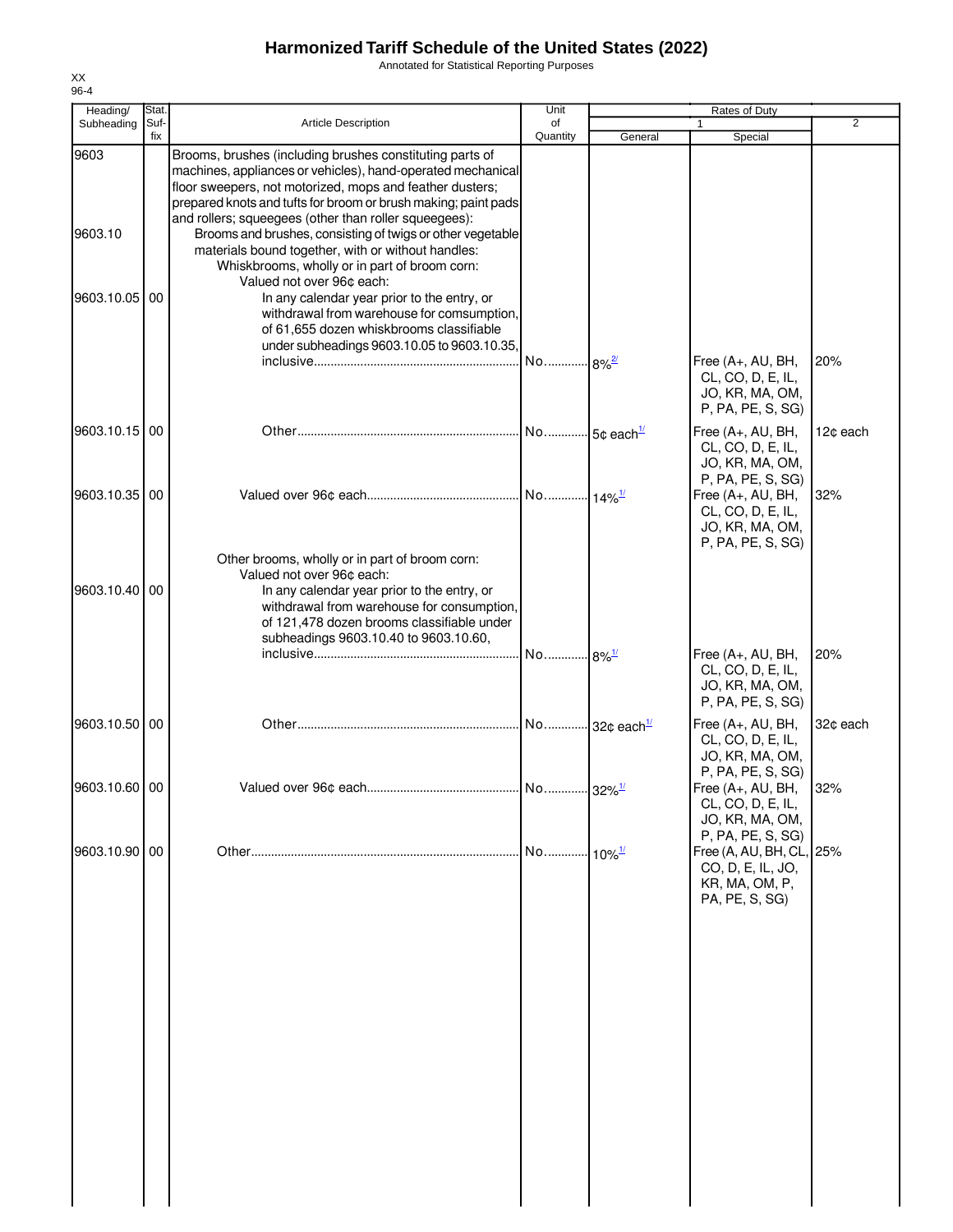Annotated for Statistical Reporting Purposes

| Heading/                 | Stat.          |                                                                                                                                                                                                                                                                                                                                                                                                                                                                                                        | Unit           |                            | Rates of Duty                                                                     |                 |
|--------------------------|----------------|--------------------------------------------------------------------------------------------------------------------------------------------------------------------------------------------------------------------------------------------------------------------------------------------------------------------------------------------------------------------------------------------------------------------------------------------------------------------------------------------------------|----------------|----------------------------|-----------------------------------------------------------------------------------|-----------------|
| Subheading               | Suf-<br>fix    | <b>Article Description</b>                                                                                                                                                                                                                                                                                                                                                                                                                                                                             | of<br>Quantity | General                    | Special                                                                           | 2               |
| 9603 (con.)              |                | Brooms, brushes (including brushes constituting parts of<br>machines, appliances or vehicles), hand-operated mechanical<br>floor sweepers, not motorized, mops and feather dusters;<br>prepared knots and tufts for broom or brush making; paint pads<br>and rollers; squeegees (other than roller squeegees): (con.)<br>Toothbrushes, shaving brushes, hair brushes, nail brushes,<br>eyelash brushes and other toilet brushes for use on the<br>person, including such brushes constituting parts of |                |                            |                                                                                   |                 |
| 9603.21.00 00            |                | appliances:<br>Toothbrushes, including dental-plate brushes No Free <sup>1/</sup>                                                                                                                                                                                                                                                                                                                                                                                                                      |                |                            |                                                                                   | $2¢$ each + 50% |
| 9603.29<br>9603.29.40    |                | Other:                                                                                                                                                                                                                                                                                                                                                                                                                                                                                                 |                |                            | CO, D, E, IL, JO,<br>KR, MA, OM, P,<br>PA, PE, S, SG)                             | $1¢$ each + 50% |
| 9603.29.80               | 10<br>90       |                                                                                                                                                                                                                                                                                                                                                                                                                                                                                                        |                | $0.3¢$ each +              | Free (A, AU, BH, CL,                                                              | $1¢$ each + 50% |
|                          | 10             |                                                                                                                                                                                                                                                                                                                                                                                                                                                                                                        |                | $3.6\%$ <sup>2/</sup>      | CO, D, E, IL, JO,<br>KR, MA, OM, P,<br>PA, PE, S, SG)                             |                 |
| 9603.30                  | 90             | Artists' brushes, writing brushes and similar brushes for<br>the application of cosmetics:                                                                                                                                                                                                                                                                                                                                                                                                             | No.            |                            |                                                                                   |                 |
| 9603.30.20 00            |                |                                                                                                                                                                                                                                                                                                                                                                                                                                                                                                        |                |                            | Free (A*, AU, BH,<br>CL, CO, D, E, IL,<br>JO, KR, MA, OM,<br>P, PA, PE, S, SG)    | 40%             |
| 9603.30.40 00            |                |                                                                                                                                                                                                                                                                                                                                                                                                                                                                                                        |                |                            |                                                                                   | 40%             |
| 9603.30.60 00<br>9603.40 |                | Paint, distemper, varnish or similar brushes (other than<br>brushes of subheading 9603.30); paint pads and rollers:                                                                                                                                                                                                                                                                                                                                                                                    |                |                            |                                                                                   | 40%             |
| 9603.40.20 00            |                |                                                                                                                                                                                                                                                                                                                                                                                                                                                                                                        |                |                            | Free (A, AU, BH, CL, 50%<br>CO, D, E, IL, JO,<br>KR, MA, OM, P,<br>PA, PE, S, SG) |                 |
| 9603.40.40               |                | Other                                                                                                                                                                                                                                                                                                                                                                                                                                                                                                  |                | $4\%$ <sup>2/</sup>        | Free (A, AU, BH, CL, 50%<br>CO, D, E, IL, JO,<br>KR, MA, OM, P,<br>PA, PE, S, SG) |                 |
|                          | 20<br>40<br>60 |                                                                                                                                                                                                                                                                                                                                                                                                                                                                                                        |                |                            |                                                                                   |                 |
| 9603.50.00               | 00             | Other brushes constituting parts of machines, appliances                                                                                                                                                                                                                                                                                                                                                                                                                                               | No             | $\cdot$ Free $\frac{1}{2}$ |                                                                                   | 35%             |
|                          |                |                                                                                                                                                                                                                                                                                                                                                                                                                                                                                                        |                |                            |                                                                                   |                 |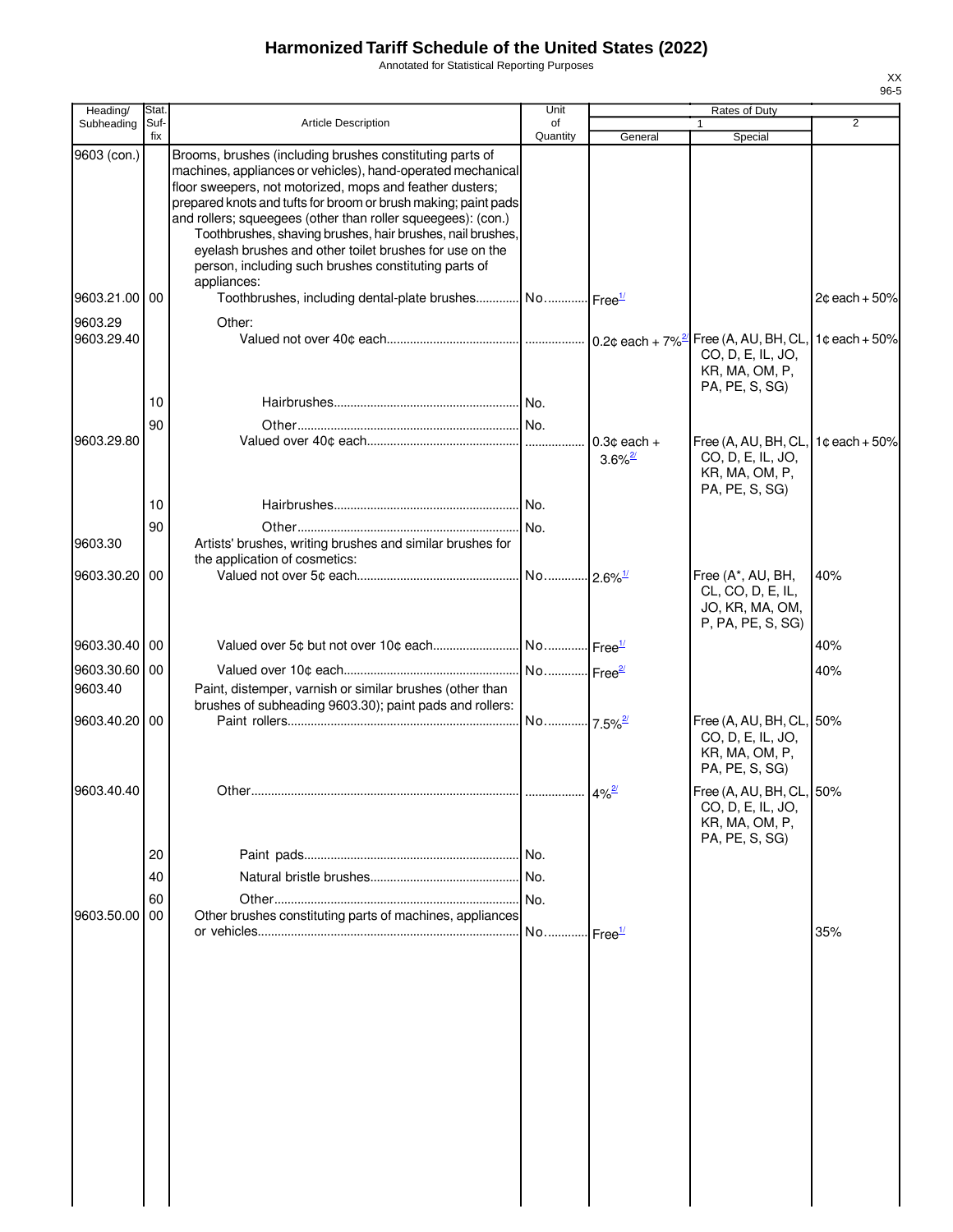Annotated for Statistical Reporting Purposes

| Heading/               | Stat.       |                                                                                                                                                                                                                                                                                                                                 | Unit           |         | Rates of Duty                                                                     |                |
|------------------------|-------------|---------------------------------------------------------------------------------------------------------------------------------------------------------------------------------------------------------------------------------------------------------------------------------------------------------------------------------|----------------|---------|-----------------------------------------------------------------------------------|----------------|
| Subheading             | Suf-<br>fix | Article Description                                                                                                                                                                                                                                                                                                             | of<br>Quantity | General | $\mathbf{1}$<br>Special                                                           | $\overline{2}$ |
| 9603 (con.)<br>9603.90 |             | Brooms, brushes (including brushes constituting parts of<br>machines, appliances or vehicles), hand-operated mechanical<br>floor sweepers, not motorized, mops and feather dusters;<br>prepared knots and tufts for broom or brush making; paint pads<br>and rollers; squeegees (other than roller squeegees): (con.)<br>Other: |                |         |                                                                                   |                |
| 9603.90.40 00          |             |                                                                                                                                                                                                                                                                                                                                 |                |         |                                                                                   | 45%            |
| 9603.90.80             |             |                                                                                                                                                                                                                                                                                                                                 |                |         | Free (A*, AU, BH,<br>CL, CO, D, E, IL,<br>JO, KR, MA, OM,<br>P, PA, PE, S, SG)    | 50%            |
|                        | 10          |                                                                                                                                                                                                                                                                                                                                 |                |         |                                                                                   |                |
|                        | 20          |                                                                                                                                                                                                                                                                                                                                 |                |         |                                                                                   |                |
|                        | 30          |                                                                                                                                                                                                                                                                                                                                 |                |         |                                                                                   |                |
|                        | 40          |                                                                                                                                                                                                                                                                                                                                 |                |         |                                                                                   |                |
|                        | 50          |                                                                                                                                                                                                                                                                                                                                 |                |         |                                                                                   |                |
|                        |             |                                                                                                                                                                                                                                                                                                                                 |                |         | Free (A, AU, BH, CL, 40%                                                          |                |
|                        |             |                                                                                                                                                                                                                                                                                                                                 |                |         | CO, D, E, IL, JO,<br>KR, MA, OM, P,<br>PA, PE, S, SG)                             |                |
|                        |             | 9605.00.00   00   Travel sets for personal toilet, sewing or shoe or clothes<br>cleaning (other than manicure and pedicure sets of heading                                                                                                                                                                                      |                |         |                                                                                   |                |
|                        |             |                                                                                                                                                                                                                                                                                                                                 |                |         | Free (A, AU, BH, CL, 45%<br>CO, D, E, IL, JO,<br>KR, MA, OM, P,<br>PA, PE, S, SG) |                |
|                        |             |                                                                                                                                                                                                                                                                                                                                 |                |         |                                                                                   |                |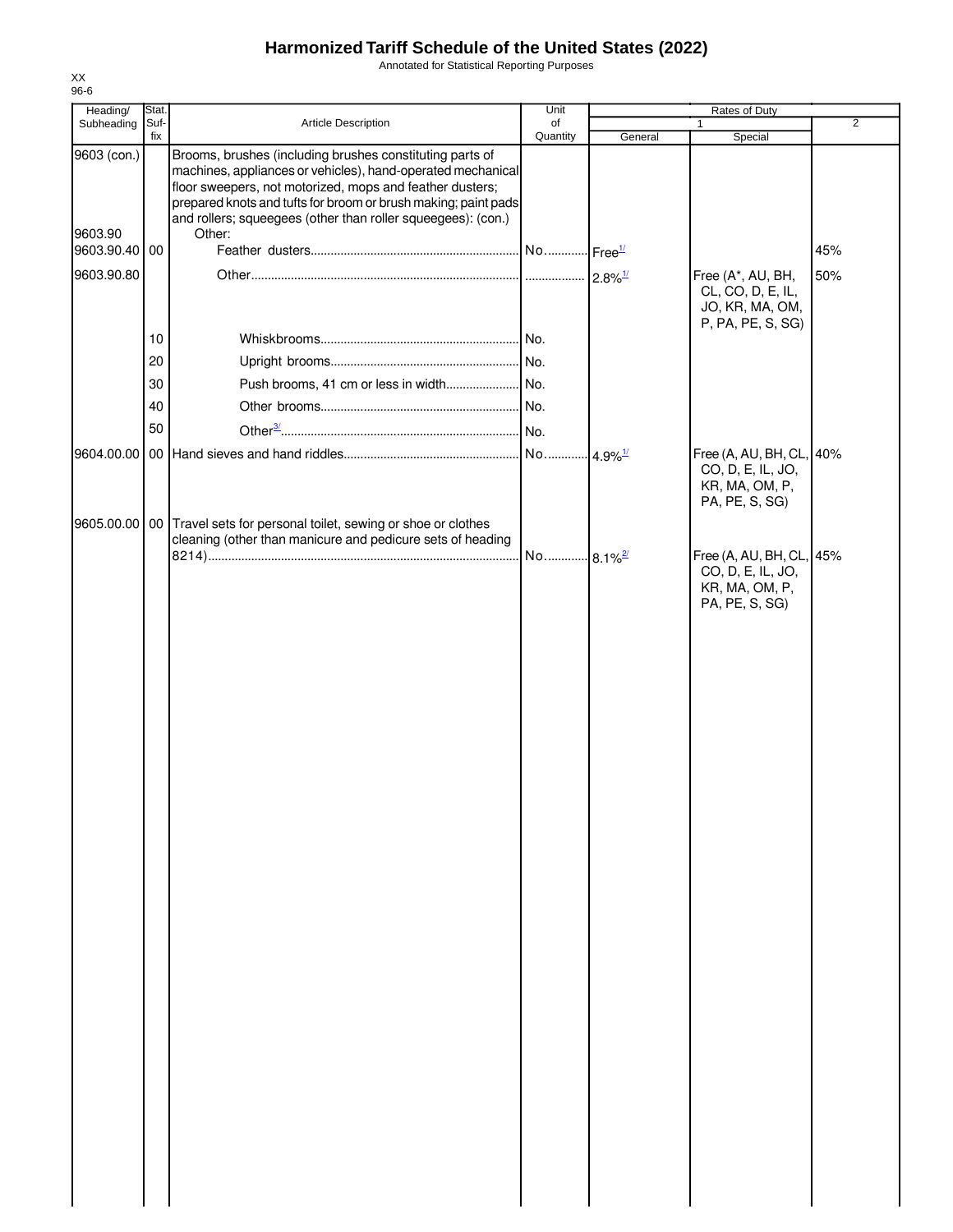Annotated for Statistical Reporting Purposes

| Heading/                 | Stat.       |                                                                                                                                                                                                      | Unit                                               |                                              | Rates of Duty                                                                                             |                                  |
|--------------------------|-------------|------------------------------------------------------------------------------------------------------------------------------------------------------------------------------------------------------|----------------------------------------------------|----------------------------------------------|-----------------------------------------------------------------------------------------------------------|----------------------------------|
| Subheading               | Suf-<br>fix | Article Description                                                                                                                                                                                  | of<br>Quantity                                     | General                                      | $\mathbf{1}$<br>Special                                                                                   | $\overline{2}$                   |
| 9606<br>9606.10          |             | Buttons, press-fasteners, snap-fasteners and press-studs,<br>button molds and other parts of these articles; button blanks:<br>Press-fasteners, snap-fasteners and press-studs and parts<br>thereof: |                                                    |                                              |                                                                                                           |                                  |
| 9606.10.40 00            |             | Valued not over 20¢ per dozen pieces or parts gross 3.5% <sup>4/</sup>                                                                                                                               |                                                    |                                              | Free (A, AU, B, BH, 60%<br>CL, CO, D, E, IL,<br>JO, KR, MA, OM,<br>P, PA, PE, S, SG)                      |                                  |
| 9606.10.80 00            |             |                                                                                                                                                                                                      |                                                    |                                              | Free (A, AU, B, BH,<br>CL, CO, D, E, IL,<br>JO, KR, MA, OM,<br>P, PA, PE, S, SG)                          | 65%                              |
| 9606.21                  |             | Buttons:<br>Of plastics, not covered with textile material:                                                                                                                                          |                                                    |                                              |                                                                                                           |                                  |
| 9606.21.20 00            |             |                                                                                                                                                                                                      |                                                    |                                              |                                                                                                           | 45%                              |
| 9606.21.40 00            |             | Of acrylic resin, of polyester resin or of both such                                                                                                                                                 |                                                    |                                              |                                                                                                           |                                  |
|                          |             |                                                                                                                                                                                                      | gr.lines                                           | 4.6% $\frac{4}{3}$                           | gross 0.3¢/line/ gross + Free (A, AU, B, BH,<br>CL, CO, D, E, IL,<br>JO, KR, MA, OM,<br>P, PA, PE, S, SG) | $1.5$ $c$ /line/<br>gross $+25%$ |
| 9606.21.60 00            |             |                                                                                                                                                                                                      |                                                    |                                              | Free (A, AU, B, BH,<br>CL, CO, D, E, IL,<br>JO, KR, MA, OM,<br>P, PA, PE, S, SG)                          | 45%                              |
| 9606.22.00 00            |             | Of base metal, not covered with textile material gross Free <sup>4/</sup>                                                                                                                            |                                                    |                                              |                                                                                                           | 45%                              |
| 9606.29                  |             | Other:                                                                                                                                                                                               |                                                    |                                              |                                                                                                           |                                  |
| 9606.29.20 00            |             | Of acrylic resin, of polyester resin or of both such<br>resins, covered with textile material                                                                                                        | gross<br>gr.lines                                  | 4.5% $\frac{4}{3}$                           | $0.3$ ¢/line/ gross + Free (A, AU, BH, CL,<br>CO, D, E, IL, JO,<br>KR, MA, OM, P,<br>PA, PE, S, SG)       | $1.5$ $¢$ /line/<br>gross $+25%$ |
| 9606.29.40 00            |             | Other:                                                                                                                                                                                               | ar.lines                                           | $+2.5\%$ <sup><math>\frac{4}{3}</math></sup> | CO, D, E, IL, JO,<br>KR, MA, OM, P,<br>PA, PE, S, SG)                                                     | 1.75¢/line/<br>gross $+25%$      |
| 9606.29.60 00            |             |                                                                                                                                                                                                      |                                                    |                                              | Free (A, AU, BH, CL, 45%<br>CO, D, E, IL, JO,<br>KR, MA, OM, P,<br>PA, PE, S, SG)                         |                                  |
| 9606.30<br>9606.30.40 00 |             | Button molds and other parts of buttons; button blanks:                                                                                                                                              |                                                    |                                              |                                                                                                           | 45%                              |
| 9606.30.80 00            |             |                                                                                                                                                                                                      | gross Free <sup>4/</sup><br>gross 6% <sup>4/</sup> |                                              | Free (A, AU, BH, CL,                                                                                      | 45%                              |
|                          |             |                                                                                                                                                                                                      |                                                    |                                              | CO, D, E, IL, JO,<br>KR, MA, OM, P,<br>PA, PE, S, SG)                                                     |                                  |
|                          |             |                                                                                                                                                                                                      |                                                    |                                              |                                                                                                           |                                  |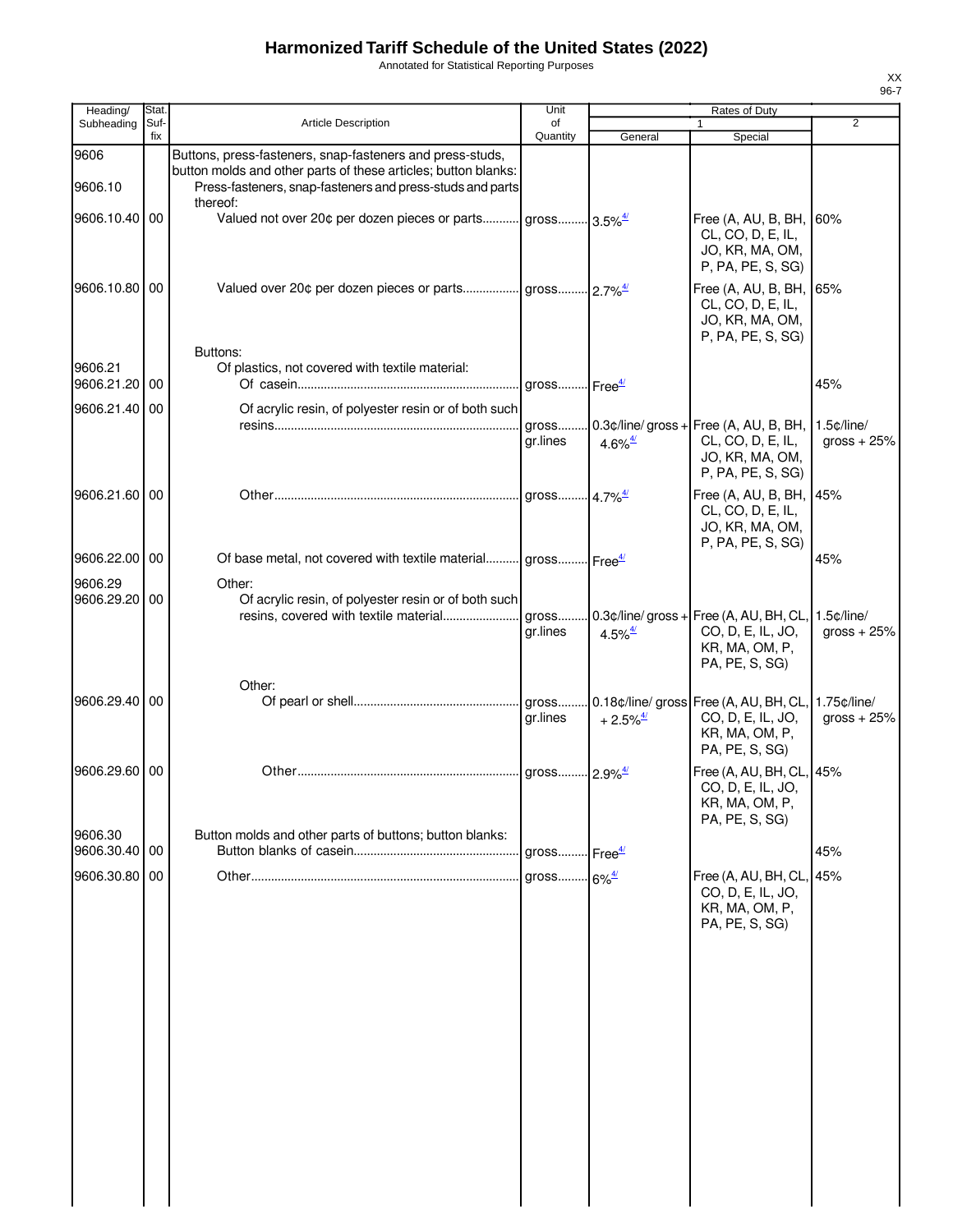Annotated for Statistical Reporting Purposes

| Heading/      | Stat.       |                                                                                                                                                                                                                                                                                                                                                                         | Unit                       |                                              | Rates of Duty                                                                                      |                 |
|---------------|-------------|-------------------------------------------------------------------------------------------------------------------------------------------------------------------------------------------------------------------------------------------------------------------------------------------------------------------------------------------------------------------------|----------------------------|----------------------------------------------|----------------------------------------------------------------------------------------------------|-----------------|
| Subheading    | Suf-<br>fix | <b>Article Description</b>                                                                                                                                                                                                                                                                                                                                              | of<br>Quantity             | General                                      | $\mathbf{1}$<br>Special                                                                            | 2               |
| 9607          |             | Slide fasteners and parts thereof:                                                                                                                                                                                                                                                                                                                                      |                            |                                              |                                                                                                    |                 |
| 9607.11.00 00 |             | Slide fasteners:                                                                                                                                                                                                                                                                                                                                                        |                            |                                              | Free (A, AU, B, BH, 66%<br>CL, CO, D, E, IL,<br>JO, KR, MA, OM,<br>P, PA, PE, S, SG)               |                 |
| 9607.19.00    |             |                                                                                                                                                                                                                                                                                                                                                                         |                            | $13\%^{\frac{4}{5}}$                         | Free (A, AU, B, BH, 66%<br>CL, CO, D, E, IL,<br>JO, KR, MA, OM,<br>P, PA, PE, S, SG)               |                 |
|               | 20          |                                                                                                                                                                                                                                                                                                                                                                         |                            |                                              |                                                                                                    |                 |
|               | 40          |                                                                                                                                                                                                                                                                                                                                                                         |                            |                                              |                                                                                                    |                 |
|               | 60          |                                                                                                                                                                                                                                                                                                                                                                         |                            |                                              |                                                                                                    |                 |
| 9607.20.00    |             |                                                                                                                                                                                                                                                                                                                                                                         |                            | $11.5\%$ <sup><math>\frac{4}{1}</math></sup> | Free (A, AU, B, BH, 66%<br>CL, CO, D, E, IL,<br>JO, KR, MA, OM,<br>P, PA, PE, S, SG)               |                 |
|               | 40          |                                                                                                                                                                                                                                                                                                                                                                         |                            |                                              |                                                                                                    |                 |
|               | 80          |                                                                                                                                                                                                                                                                                                                                                                         |                            |                                              |                                                                                                    |                 |
| 9608          |             | Ball point pens; felt tipped and other porous-tipped pens and<br>markers; fountain pens, stylograph pens and other pens;<br>duplicating styli; propelling or sliding pencils (for example,<br>mechanical pencils); pen-holders, pencil-holders and similar<br>holders; parts (including caps and clips) of the foregoing<br>articles, other than those of heading 9609: |                            |                                              |                                                                                                    |                 |
| 9608.10.00    | 00          |                                                                                                                                                                                                                                                                                                                                                                         |                            | $5.4\%$ <sup>1/</sup>                        | Free (A, AU, BH, CL,<br>CO, D, E, IL, JO,<br>KR, MA, OM, P,<br>PA, PE, S, SG)                      | $6¢$ each + 40% |
| 9608.20.00 00 |             | Felt tipped and other porous-tipped pens and markers $\frac{5}{2}$ gross $4\frac{1}{2}$                                                                                                                                                                                                                                                                                 |                            |                                              | Free (A, AU, BH, CL, 40%<br>CO, D, E, IL, JO,<br>JP, KR, MA, OM,<br>P, PA, PE, S, SG)              |                 |
| 9608.30.00    |             |                                                                                                                                                                                                                                                                                                                                                                         |                            | $2.7\%$ <sup>1/</sup>                        | Free (A+, AU, BH,<br>CL, CO, D, E, IL,<br>JO, KR, MA, OM,<br>P, PA, PE, S, SG)                     | $6c$ each + 40% |
|               | 31          |                                                                                                                                                                                                                                                                                                                                                                         |                            |                                              |                                                                                                    |                 |
| 9608.40       | 39          | Propelling or sliding pencils (for example, mechanical<br>pencils):                                                                                                                                                                                                                                                                                                     | No.                        |                                              |                                                                                                    |                 |
| 9608.40.40    | 00          | With a mechanical action for extending, or for                                                                                                                                                                                                                                                                                                                          |                            |                                              |                                                                                                    |                 |
|               |             |                                                                                                                                                                                                                                                                                                                                                                         | gross 6.6% <sup>1/</sup>   |                                              | Free (A, AU, BH, CL, 41.5%<br>CO, D, E, IL, JO,<br>KR, MA, OM, P,<br>PA, PE, S, SG)<br>$3.3%$ (JP) |                 |
| 9608.40.80    | 00          |                                                                                                                                                                                                                                                                                                                                                                         | gross $Free^{\frac{1}{2}}$ |                                              |                                                                                                    | 45%             |
|               |             |                                                                                                                                                                                                                                                                                                                                                                         |                            |                                              |                                                                                                    |                 |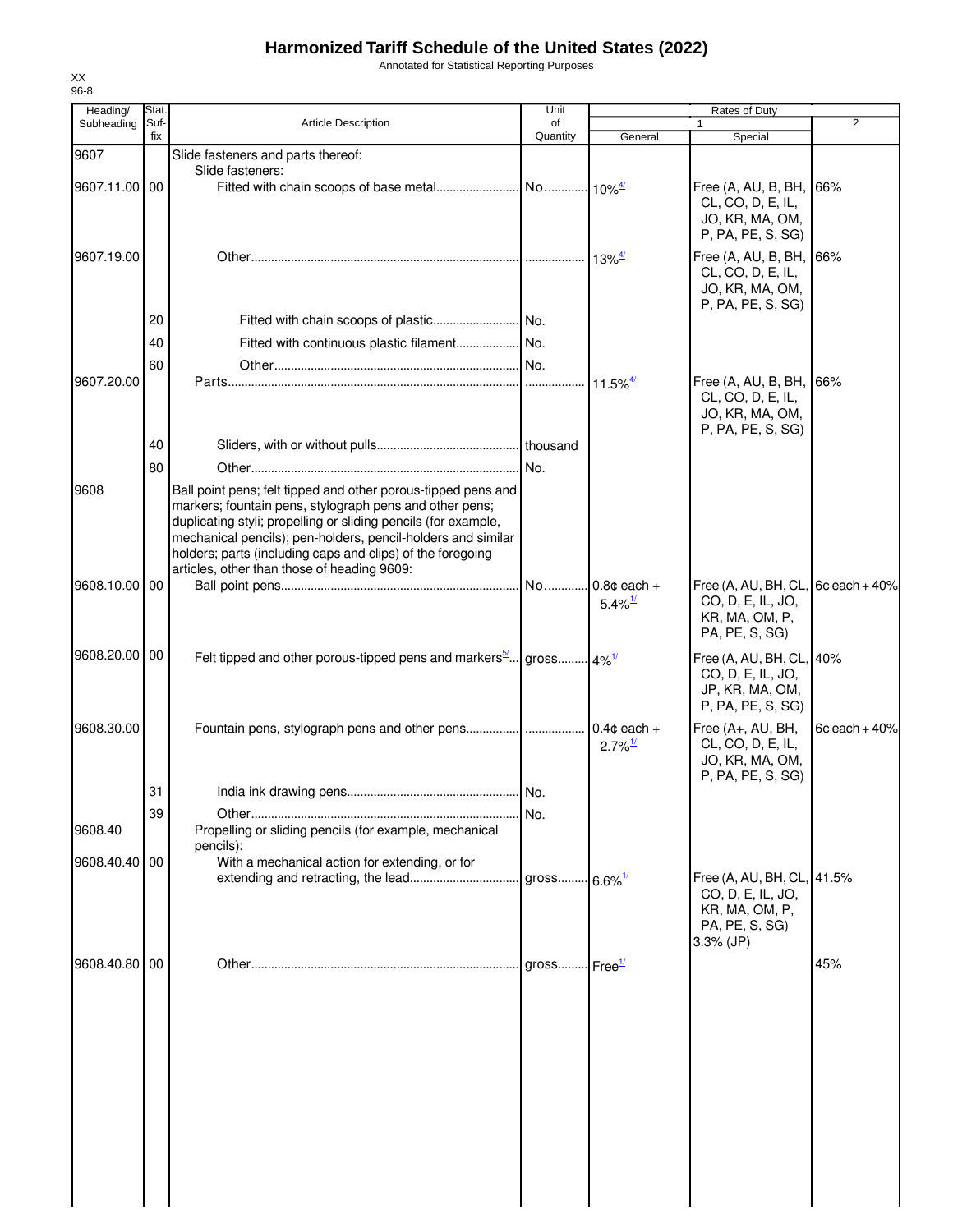Annotated for Statistical Reporting Purposes

| Heading/                  | Stat.           |                                                                                                                                                                                                                                                                                                                                                                                                                                        | Unit                     |                                                                       | Rates of Duty                                                                  |                                                            |
|---------------------------|-----------------|----------------------------------------------------------------------------------------------------------------------------------------------------------------------------------------------------------------------------------------------------------------------------------------------------------------------------------------------------------------------------------------------------------------------------------------|--------------------------|-----------------------------------------------------------------------|--------------------------------------------------------------------------------|------------------------------------------------------------|
| Subheading                | Suf-<br>fix     | <b>Article Description</b>                                                                                                                                                                                                                                                                                                                                                                                                             | of<br>Quantity           | General                                                               | 1<br>Special                                                                   | $\overline{2}$                                             |
| 9608 (con.)<br>9608.50.00 | 00              | Ball point pens; felt tipped and other porous-tipped pens and<br>markers; fountain pens, stylograph pens and other pens;<br>duplicating styli; propelling or sliding pencils (for example,<br>mechanical pencils); pen-holders, pencil-holders and similar<br>holders; parts (including caps and clips) of the foregoing<br>articles, other than those of heading 9609: (con.)<br>Sets of articles from two or more of the subheadings | No                       | The rate<br>applicable to                                             | Free (A+, AU, BH,<br>CL, CO, D, E, IL,                                         | The rate<br>applicable, to                                 |
| 9608.60.00                | $\overline{00}$ | Refills for ball point pens, comprising the ball point and ink                                                                                                                                                                                                                                                                                                                                                                         |                          | each article in<br>the absence of<br>this<br>subheading <sup>6/</sup> | JO, KR, MA, OM,<br>P, PA, PE, S, SG)                                           | each article<br>in the<br>absence of<br>this<br>subheading |
|                           |                 | Other:                                                                                                                                                                                                                                                                                                                                                                                                                                 | No                       | $0.4c$ each +<br>$2.7\%$ <sup>1/</sup>                                | Free (A, AU, BH, CL<br>CO, D, E, IL, JO,<br>KR, MA, OM, P,<br>PA, PE, S, SG)   | $6¢$ each + 40%                                            |
| 9608.91.00 00             |                 |                                                                                                                                                                                                                                                                                                                                                                                                                                        |                          |                                                                       |                                                                                | 20¢/gross                                                  |
| 9608.99<br>9608.99.20 00  |                 | Other:                                                                                                                                                                                                                                                                                                                                                                                                                                 |                          | $2.7\%$ <sup>1/</sup>                                                 | Free (A, AU, BH, CL<br>CO, D, E, IL, JO,<br>KR, MA, OM, P,<br>PA, PE, S, SG)   | $6c$ each + 40%                                            |
| 9608.99.30 00             |                 |                                                                                                                                                                                                                                                                                                                                                                                                                                        |                          | $20$ ¢/thousand +<br>$3.5\%$ <sup>1/</sup>                            | Free (A, AU, BH, CL,<br>CO, D, E, IL, JO,<br>KR, MA, OM, P,<br>PA, PE, S, SG)  | \$2.50/thou-<br>sand $+40%$                                |
| 9608.99.40 00             |                 | Other:<br>Parts of articles provided for in subheadings<br>9608.10 and 9608.30 (other than balls for ball                                                                                                                                                                                                                                                                                                                              | No Free <sup>1/</sup>    |                                                                       |                                                                                | $6¢$ each + 40%                                            |
| 9608.99.60 00             |                 |                                                                                                                                                                                                                                                                                                                                                                                                                                        | No Free <sup>1/</sup>    |                                                                       |                                                                                | 45%                                                        |
| 9609                      |                 | Pencils (other than those pencils of heading 9608), crayons,<br>pencil leads, pastels, drawing charcoals, writing or drawing<br>chalks and tailors' chalks:                                                                                                                                                                                                                                                                            |                          |                                                                       |                                                                                |                                                            |
| 9609.10.00 00             |                 | Pencils and crayons, with leads encased in a sheath gross 14¢/gross +                                                                                                                                                                                                                                                                                                                                                                  |                          | $4.3\%$ <sup>1/</sup>                                                 | Free (A*, AU, BH,<br>CL, CO, D, E, IL,<br>JO, KR, MA, OM,<br>P, PA, PE, S, SG) | $50¢/gross +$<br>30%                                       |
| 9609.20<br>9609.20.20 00  |                 | Pencil leads, black or colored:<br>Not over 1.5 mm in maximum cross-sectional                                                                                                                                                                                                                                                                                                                                                          | gross Free <sup>1/</sup> |                                                                       |                                                                                | 20¢/gross                                                  |
| 9609.20.40 00             |                 | Over 1.5 mm in maximum cross-sectional                                                                                                                                                                                                                                                                                                                                                                                                 | gross Free <sup>1/</sup> |                                                                       |                                                                                | 6¢/gross                                                   |
| 9609.90<br>9609.90.40     | 00              | Other:                                                                                                                                                                                                                                                                                                                                                                                                                                 |                          |                                                                       |                                                                                | 25%                                                        |
| 9609.90.80 00             |                 |                                                                                                                                                                                                                                                                                                                                                                                                                                        | gross Free <sup>1/</sup> |                                                                       |                                                                                | $50¢/gross +$<br>30%                                       |
|                           |                 |                                                                                                                                                                                                                                                                                                                                                                                                                                        |                          |                                                                       |                                                                                |                                                            |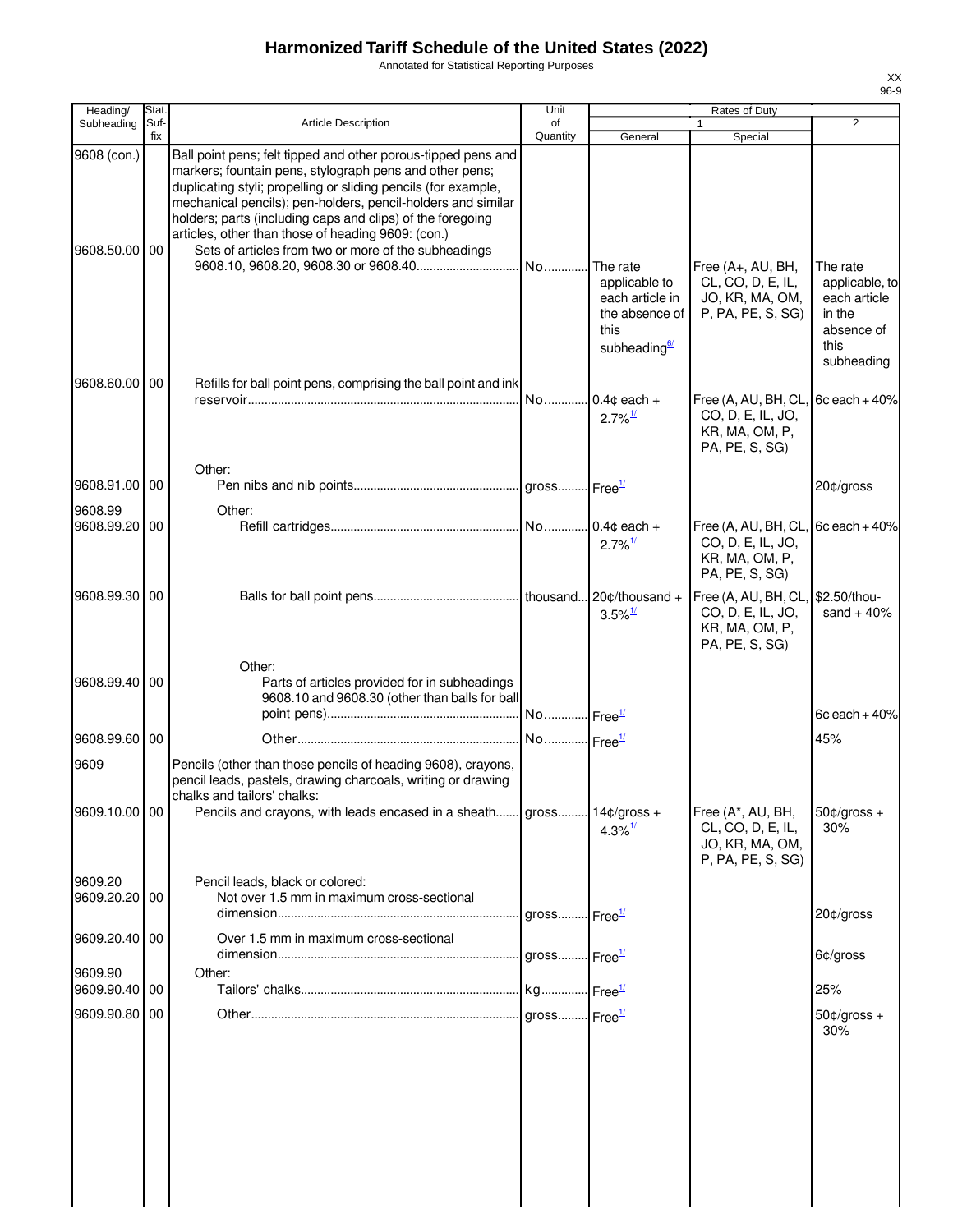Annotated for Statistical Reporting Purposes

| Heading/      | Stat.       |                                                                            | Unit                  |                       | Rates of Duty                    |         |
|---------------|-------------|----------------------------------------------------------------------------|-----------------------|-----------------------|----------------------------------|---------|
| Subheading    | Suf-<br>fix | <b>Article Description</b>                                                 | of<br>Quantity        | General               | 1<br>Special                     | 2       |
| 9610.00.00    |             | 00 Slates and boards, with writing or drawing surfaces, whether            |                       |                       |                                  |         |
|               |             |                                                                            | No 3.5% <sup>2/</sup> |                       | Free (A*, AU, BH,                | 33 1/3% |
|               |             |                                                                            |                       |                       | CL, CO, D, E, IL,                |         |
|               |             |                                                                            |                       |                       | JO, KR, MA, OM,                  |         |
|               |             |                                                                            |                       |                       | P, PA, PE, S, SG)                |         |
|               |             | 9611.00.00   00 Date, sealing or numbering stamps and the like, (including |                       |                       |                                  |         |
|               |             | devices for printing or embossing labels), designed for                    |                       |                       |                                  |         |
|               |             | operating in the hand; hand-operated composing sticks and                  |                       |                       |                                  |         |
|               |             |                                                                            |                       |                       | Free (A, AU, BH, CL, 80%         |         |
|               |             |                                                                            |                       |                       | CO, D, E, IL, JO,                |         |
|               |             |                                                                            |                       |                       | KR, MA, OM, P,                   |         |
|               |             |                                                                            |                       |                       | PA, PE, S, SG)                   |         |
| 9612          |             | Typewriter or similar ribbons, inked or otherwise prepared for             |                       |                       |                                  |         |
|               |             | giving impressions, whether or not on spools or in cartridges;             |                       |                       |                                  |         |
|               |             | ink pads, whether or not inked, with or without boxes:                     |                       |                       |                                  |         |
| 9612.10       |             | Ribbons:                                                                   |                       |                       |                                  |         |
| 9612.10.10    |             | Measuring less than 30 mm in width, permanently put                        |                       |                       |                                  |         |
|               |             | up in plastic or metal cartridges (whether or not                          |                       |                       |                                  |         |
|               |             | containing spools) of a kind used in typewriters,                          |                       |                       |                                  |         |
|               |             | automatic data processing or other machines   Free <sup>1/</sup>           |                       |                       |                                  | 78.5%   |
|               | 10          |                                                                            | doz.                  |                       |                                  |         |
|               |             |                                                                            | kg                    |                       |                                  |         |
|               | 20          |                                                                            | doz.                  |                       |                                  |         |
|               |             |                                                                            | kg                    |                       |                                  |         |
| 9612.10.90    |             |                                                                            | .                     | $7.9\%$ <sup>1/</sup> | Free (AU, BH, CL,                | 78.5%   |
|               |             |                                                                            |                       |                       | CO, E <sup>*</sup> , IL, JO, KR, |         |
|               |             |                                                                            |                       |                       | MA, OM, P, PA,                   |         |
|               |             |                                                                            |                       |                       | PE, S, SG)<br>3.95% (JP)         |         |
|               | 10          |                                                                            |                       |                       |                                  |         |
|               |             |                                                                            | <u>kg</u>             |                       |                                  |         |
|               |             | Other:                                                                     |                       |                       |                                  |         |
|               | 30          | Thermal transfer printing ribbons of coated                                |                       |                       |                                  |         |
|               |             | polyethylene terephthalate film                                            | doz.                  |                       |                                  |         |
|               |             |                                                                            | kg                    |                       |                                  |         |
|               | 90          |                                                                            | doz.                  |                       |                                  |         |
|               |             |                                                                            | kg                    |                       |                                  |         |
| 9612.20.00 00 |             |                                                                            |                       |                       | Free (A+, AU, BH,                | 40%     |
|               |             |                                                                            |                       |                       | CL, CO, D, E, IL,                |         |
|               |             |                                                                            |                       |                       | JO, KR, MA, OM,                  |         |
|               |             |                                                                            |                       |                       | P, PA, PE, S, SG)                |         |
|               |             |                                                                            |                       |                       |                                  |         |
|               |             |                                                                            |                       |                       |                                  |         |
|               |             |                                                                            |                       |                       |                                  |         |
|               |             |                                                                            |                       |                       |                                  |         |
|               |             |                                                                            |                       |                       |                                  |         |
|               |             |                                                                            |                       |                       |                                  |         |
|               |             |                                                                            |                       |                       |                                  |         |
|               |             |                                                                            |                       |                       |                                  |         |
|               |             |                                                                            |                       |                       |                                  |         |
|               |             |                                                                            |                       |                       |                                  |         |
|               |             |                                                                            |                       |                       |                                  |         |
|               |             |                                                                            |                       |                       |                                  |         |
|               |             |                                                                            |                       |                       |                                  |         |
|               |             |                                                                            |                       |                       |                                  |         |
|               |             |                                                                            |                       |                       |                                  |         |
|               |             |                                                                            |                       |                       |                                  |         |
|               |             |                                                                            |                       |                       |                                  |         |
|               |             |                                                                            |                       |                       |                                  |         |
|               |             |                                                                            |                       |                       |                                  |         |
|               |             |                                                                            |                       |                       |                                  |         |
|               |             |                                                                            |                       |                       |                                  |         |
|               |             |                                                                            |                       |                       |                                  |         |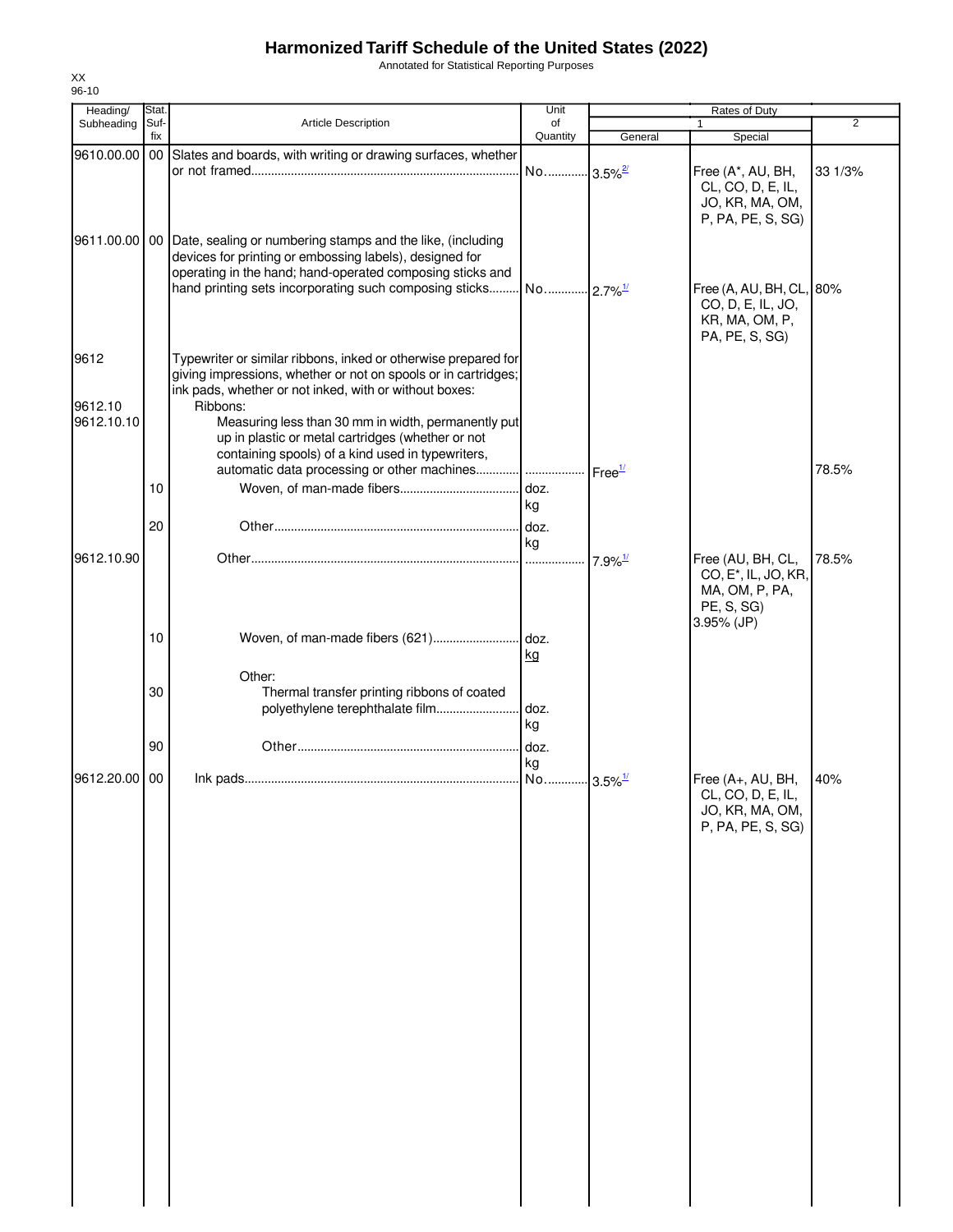Annotated for Statistical Reporting Purposes

| Heading/                 | <b>Stat</b> |                                                                                                              | Unit           |                        | Rates of Duty                                                                        |                |
|--------------------------|-------------|--------------------------------------------------------------------------------------------------------------|----------------|------------------------|--------------------------------------------------------------------------------------|----------------|
| Subheading               | Suf-<br>fix | Article Description                                                                                          | of<br>Quantity |                        |                                                                                      | $\overline{2}$ |
| 9613                     |             | Cigarette lighters and other lighters, whether or not mechanical                                             |                | General                | Special                                                                              |                |
| 9613.10.00 00            |             | or electrical, and parts thereof other than flints and wicks:<br>Pocket lighters, gas fueled, non-refillable | No             | $.4\%$ <sup>1/</sup>   | Free (A*, AU, BH,<br>CL, CO, D, E, IL,<br>JO, KR, MA, OM,<br>P, PA, PE, S, SG)       | 110%           |
| 9613.20.00 00            |             |                                                                                                              |                |                        | Free (A, AU, BH, CL, 110%<br>CO, D, E, IL, JO,<br>KR, MA, OM, P,<br>PA, PE, S, SG)   |                |
| 9613.80<br>9613.80.10    |             | Other lighters:                                                                                              |                | $4.8\%$ <sup>1/</sup>  | Free (A, AU, BH, CL, 60%<br>CO, D, E, IL, JO,<br>KR, MA, OM, P,                      |                |
|                          | 40<br>80    |                                                                                                              |                |                        | PA, PE, S, SG)                                                                       |                |
| 9613.80.20               |             | Other:                                                                                                       |                | $3.9\%$ <sup>1/</sup>  | Free (A, AU, B, BH, 35%<br>CL, CO, D, E, IL,<br>JO, KR, MA, OM,<br>P, PA, PE, S, SG) |                |
|                          | 10          | Multipurpose lighters, including those used to<br>light charcoal and gas grills and fireplaces No.           |                |                        |                                                                                      |                |
| 9613.80.40               | 90<br>00    | Other:<br>Of precious metal (except silver), of precious<br>or semiprecious stones or of such metal and      | No.            |                        |                                                                                      |                |
|                          |             |                                                                                                              | No             | ⊶l3.6% <sup>1/</sup>   | Free (A*, AU, BH,<br>CL, CO, D, E, IL,<br>JO, KR, MA, OM,<br>P, PA, PE, S, SG)       | 80%            |
| 9613.80.60 00            |             | Other:<br>Valued not over \$5 per dozen pieces doz 8% <sup>2</sup>                                           |                |                        | Free (A, AU, BH, CL, 110%<br>CO, D, E, IL, JO,<br>KR, MA, OM, P,<br>PA, PE, S, SG)   |                |
| 9613.80.80 00            |             | Valued over \$5 per dozen pieces doz 9% <sup>1/</sup>                                                        |                |                        | Free (A, AU, BH, CL, 110%<br>CO, D, E, IL, JO,<br>KR, MA, OM, P,<br>PA, PE, S, SG)   |                |
| 9613.90<br>9613.90.40 00 |             | Parts:                                                                                                       | No             | $-3.9\%$ <sup>1/</sup> | Free (A, AU, B, BH, 35%<br>CL, CO, D, E, IL,<br>JO, KR, MA, OM,<br>P, PA, PE, S, SG) |                |
| 9613.90.80               | 00          |                                                                                                              | No             | $.4\%$ <sup>1/</sup>   | Free (A, AU, BH, CL, 110%<br>CO, D, E, IL, JO,<br>KR, MA, OM, P,<br>PA, PE, S, SG)   |                |
|                          |             |                                                                                                              |                |                        |                                                                                      |                |
|                          |             |                                                                                                              |                |                        |                                                                                      |                |
|                          |             |                                                                                                              |                |                        |                                                                                      |                |
|                          |             |                                                                                                              |                |                        |                                                                                      |                |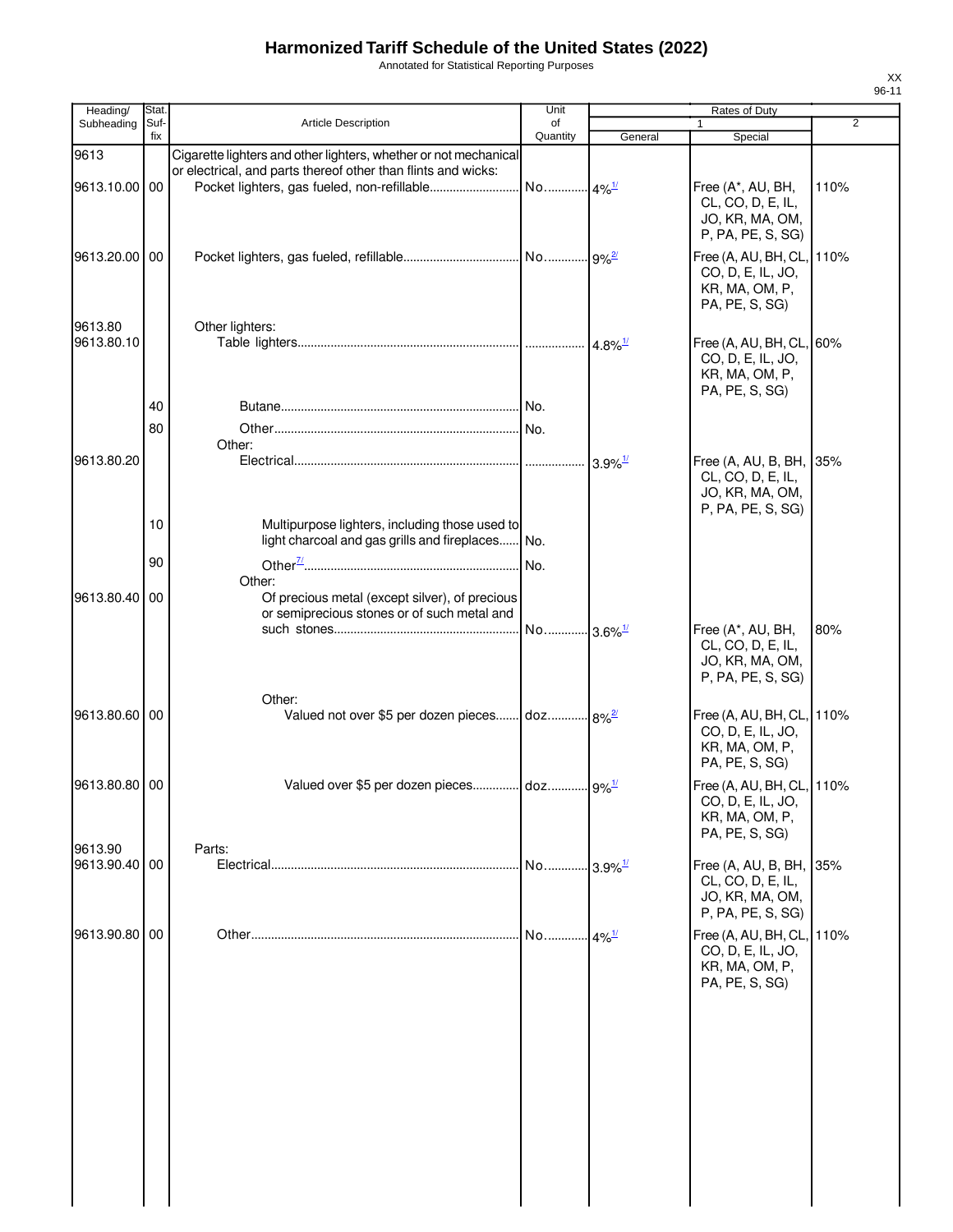Annotated for Statistical Reporting Purposes

| Heading/                 | Stat.       |                                                                                                                                                                                           | Unit                     |                                         | Rates of Duty                                                                                                  |                 |
|--------------------------|-------------|-------------------------------------------------------------------------------------------------------------------------------------------------------------------------------------------|--------------------------|-----------------------------------------|----------------------------------------------------------------------------------------------------------------|-----------------|
| Subheading               | Suf-<br>fix | Article Description                                                                                                                                                                       | of<br>Quantity           | General                                 | 1<br>Special                                                                                                   | $\overline{2}$  |
| 9614.00<br>9614.00.21 00 |             | Smoking pipes (including pipe bowls) and cigar or cigarette<br>holders, and parts thereof:<br>Pipes and pipe bowls:<br>Of wood or root:<br>Roughly shaped blocks of wood or root, for the |                          |                                         |                                                                                                                |                 |
|                          |             |                                                                                                                                                                                           | gross Free <sup>1/</sup> |                                         |                                                                                                                | 10%             |
| 9614.00.25 00            |             |                                                                                                                                                                                           |                          | No 0.4¢ each +<br>$3.2\%$ <sup>1/</sup> | Free (A*, AU, BH,<br>CL, CO, D, E, IL,<br>JO, KR, MA, OM,<br>P, PA, PE, S, SG)                                 | $5¢$ each + 60% |
| 9614.00.26 00            |             | Pipes and bowls wholly of clay and pipes with bowls                                                                                                                                       |                          |                                         | Free (A*, AU, BH,<br>CL, CO, D, E, IL,<br>JO, KR, MA, OM,<br>P, PA, PE, S, SG)                                 | 45%             |
| 9614.00.28               |             |                                                                                                                                                                                           |                          | $0.3¢$ each +<br>$3.2\%$ <sup>2/</sup>  | Free (A*, AU, BH,<br>CL, CO, D, E, IL,<br>JO, KR, MA, OM,<br>P, PA, PE, S, SG)                                 | $5¢$ each + 60% |
|                          | 10          |                                                                                                                                                                                           |                          |                                         |                                                                                                                |                 |
|                          | 30          |                                                                                                                                                                                           |                          |                                         |                                                                                                                |                 |
|                          | 90          | Other:                                                                                                                                                                                    |                          |                                         |                                                                                                                |                 |
| 9614.00.94 00            |             |                                                                                                                                                                                           |                          | $-7.2\%$ <sup>2/</sup>                  | Free (A*, AU, BH,<br>CL, CO, D, E, IL,<br>JO, KR, MA, OM,<br>P, PA, PE, S, SG)                                 | 110%            |
| 9614.00.98               |             |                                                                                                                                                                                           |                          |                                         | 0.5¢ each + $3\%$ <sup>1/</sup> Free (A*, AU, BH,<br>CL, CO, D, E, IL,<br>JO, KR, MA, OM,<br>P, PA, PE, S, SG) | $5¢$ each + 60% |
|                          | 10          |                                                                                                                                                                                           |                          |                                         |                                                                                                                |                 |
|                          | 90          |                                                                                                                                                                                           |                          |                                         |                                                                                                                |                 |
|                          |             |                                                                                                                                                                                           |                          |                                         |                                                                                                                |                 |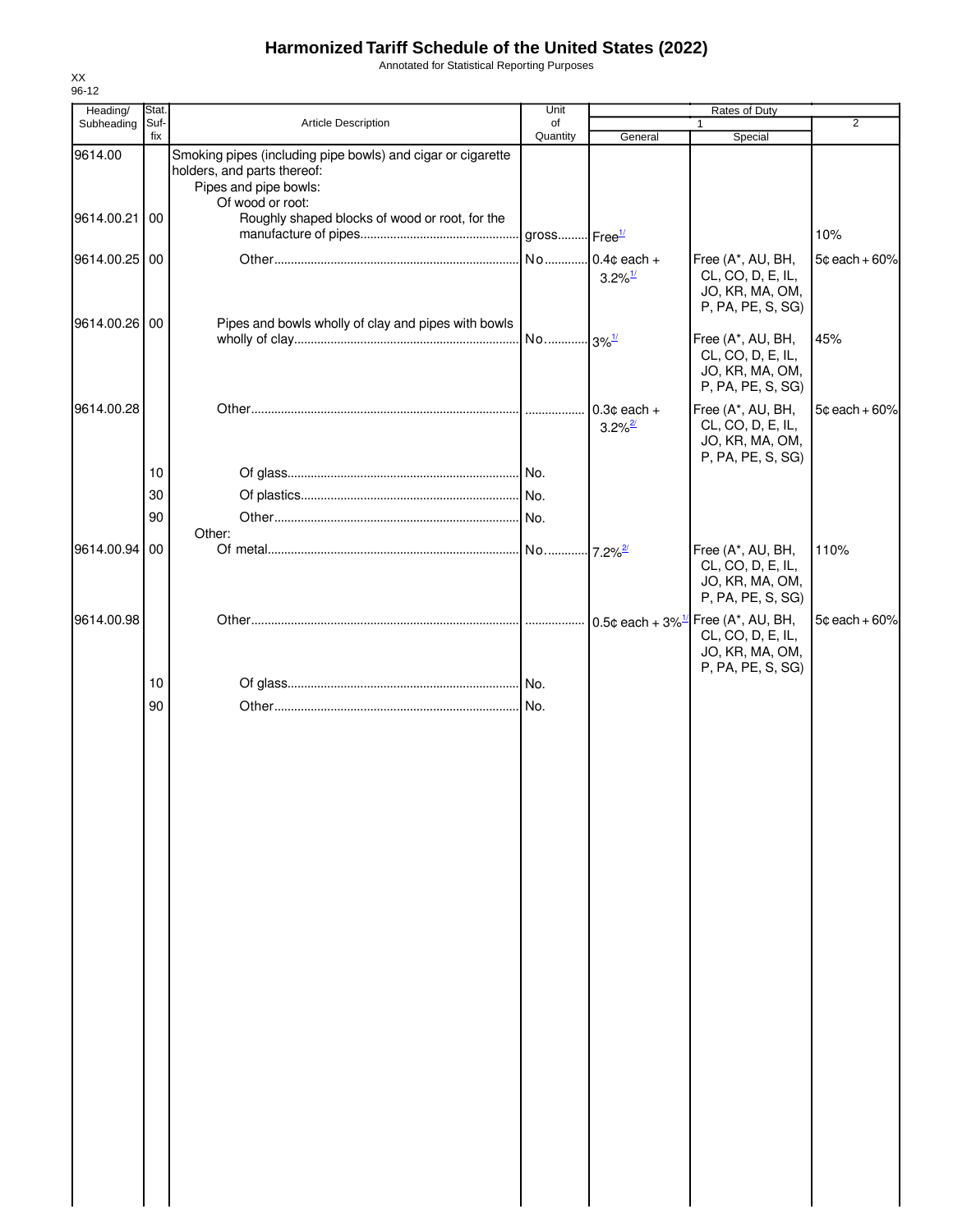Annotated for Statistical Reporting Purposes

| Heading/                 | Stat.       |                                                                                                                                                                                                   | Unit           |                                        | Rates of Duty                                                                                                   |                        |
|--------------------------|-------------|---------------------------------------------------------------------------------------------------------------------------------------------------------------------------------------------------|----------------|----------------------------------------|-----------------------------------------------------------------------------------------------------------------|------------------------|
| Subheading               | Suf-<br>fix | Article Description                                                                                                                                                                               | of<br>Quantity | General                                | Special                                                                                                         | $\overline{2}$         |
| 9615                     |             | Combs, hair-slides and the like; hairpins, curling pins, curling<br>grips, hair-curlers and the like, other than those of heading<br>8516, and parts thereof:<br>Combs, hair-slides and the like: |                |                                        |                                                                                                                 |                        |
| 9615.11<br>9615.11.10 00 |             | Of hard rubber or plastics:<br>Combs:                                                                                                                                                             |                | $2\%^{\frac{2l}{2}}$                   | Free (A, AU, BH, CL, $$1.44/gross +$<br>CO, D, E, IL, JO,<br>KR, MA, OM, P,                                     | 25%                    |
| 9615.11.20 00            |             | Valued over \$4.50 per gross:                                                                                                                                                                     |                |                                        | PA, PE, S, SG)<br>Free (A, AU, BH, CL, 36%<br>CO, D, E, IL, JO,<br>KR, MA, OM, P,                               |                        |
| 9615.11.30 00            |             |                                                                                                                                                                                                   | gross          | 28.8¢/gross +<br>$4.6\%$ <sup>2/</sup> | PA, PE, S, SG)<br>Free (A, AU, BH, CL, $$2.88/gross +$<br>CO, D, E, IL, JO,<br>KR, MA, OM, P,<br>PA, PE, S, SG) | 35%                    |
| 9615.11.40 00            |             | Other:<br>Not set with imitation pearls or imitation                                                                                                                                              |                |                                        | Free (A, AU, BH, CL, 80%<br>CO, D, E, IL, JO,<br>KR, MA, OM, P,                                                 |                        |
| 9615.11.50 00<br>9615.19 |             | Other:<br>Combs:                                                                                                                                                                                  |                |                                        | PA, PE, S, SG)                                                                                                  | 110%                   |
| 9615.19.20 00            |             |                                                                                                                                                                                                   |                | $1.3\%$ <sup>2/</sup>                  | Free (A*, AU, BH,<br>CL, CO, D, E, IL,<br>JO, KR, MA, OM,<br>P, PA, PE, S, SG)                                  | $$1.44/gross +$<br>25% |
| 9615.19.40 00            |             |                                                                                                                                                                                                   |                | $4.6\%$ <sup>2/</sup>                  | Free (A*, AU, BH,<br>CL, CO, D, E, IL,<br>JO, KR, MA, OM,<br>P, PA, PE, S, SG)                                  | \$2.88/gross +<br>35%  |
| 9615.19.60 00            |             |                                                                                                                                                                                                   |                |                                        | Free (A*, AU, BH,<br>CL, CO, D, E, IL,<br>JO, KR, MA, OM,<br>P, PA, PE, S, SG)                                  | 110%                   |
|                          |             |                                                                                                                                                                                                   |                |                                        |                                                                                                                 |                        |
|                          |             |                                                                                                                                                                                                   |                |                                        |                                                                                                                 |                        |
|                          |             |                                                                                                                                                                                                   |                |                                        |                                                                                                                 |                        |
|                          |             |                                                                                                                                                                                                   |                |                                        |                                                                                                                 |                        |
|                          |             |                                                                                                                                                                                                   |                |                                        |                                                                                                                 |                        |
|                          |             |                                                                                                                                                                                                   |                |                                        |                                                                                                                 |                        |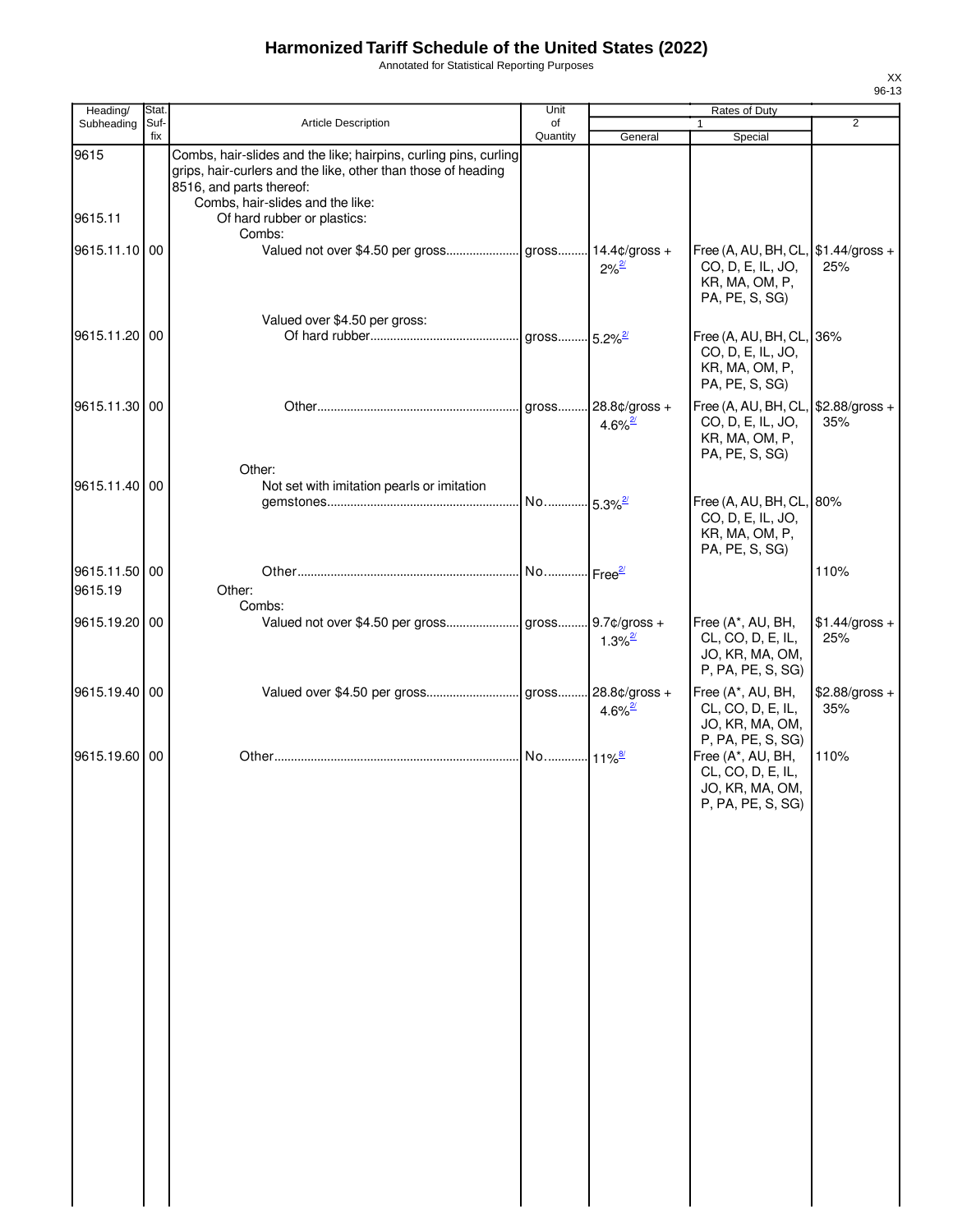Annotated for Statistical Reporting Purposes

| Heading/<br>Subheading | Stat<br>Suf- | <b>Article Description</b>                                                                                                                                                     | Unit<br>of            |         | Rates of Duty<br>$\mathbf{1}$                                                                       | 2     |
|------------------------|--------------|--------------------------------------------------------------------------------------------------------------------------------------------------------------------------------|-----------------------|---------|-----------------------------------------------------------------------------------------------------|-------|
|                        | fix          |                                                                                                                                                                                | Quantity              | General | Special                                                                                             |       |
| 9615 (con.)<br>9615.90 |              | Combs, hair-slides and the like; hairpins, curling pins, curling<br>grips, hair-curlers and the like, other than those of heading<br>8516, and parts thereof: (con.)<br>Other: |                       |         |                                                                                                     |       |
| 9615.90.20 00          |              | Nonthermic, nonornamental devices for curling the                                                                                                                              |                       |         | Free (A*, AU, BH,<br>CL, CO, D, E, IL,<br>JO, KR, MA, OM,<br>P, PA, PE, S, SG)                      | 45%   |
| 9615.90.30 00          |              | Other:                                                                                                                                                                         |                       |         | Free (A*, AU, BH,<br>CL, CO, D, E, IL,<br>JO, KR, MA, OM,<br>P, PA, PE, S, SG)                      | 35%   |
| 9615.90.40 00          |              | Of rubber or plastics, not set with imitation pearls                                                                                                                           |                       |         | Free (A*, AU, BH,<br>CL, CO, D, E, IL,<br>JO, KR, MA, OM,<br>P, PA, PE, S, SG)                      | 80%   |
| 9615.90.60 00          |              |                                                                                                                                                                                |                       |         | Free (A*, AU, BH,<br>CL, CO, D, E, IL,<br>JO, KR, MA, OM,<br>P, PA, PE, S, SG)                      | 110%  |
| 9616                   |              | Scent sprayers and similar toilet sprayers, and mounts and<br>heads therefor; powder puffs and pads for the application of<br>cosmetics or toilet preparations:                |                       |         |                                                                                                     |       |
| 9616.10.00 00          |              | Scent sprayers and similar toilet sprayers, and mounts                                                                                                                         |                       |         |                                                                                                     | 40%   |
| 9616.20.00 00          |              | Powder puffs and pads for the application of cosmetics or                                                                                                                      |                       |         | Free (A+, AU, BH,<br>CL, CO, D, E, IL,<br>JO, KR, MA, OM,<br>P, PA, PE, S, SG)                      | 78.5% |
| 9617.00                |              | Vacuum flasks and other vacuum vessels, complete; parts<br>thereof other than glass inners:<br>Vessels:                                                                        |                       |         |                                                                                                     |       |
| 9617.00.10 00          |              |                                                                                                                                                                                |                       |         | Free (A, AU, BH, CL, 55.5%<br>CO, D, E, IL, JO,<br>KR, MA, OM, P,<br>PA, PE, S, SG)                 |       |
| 9617.00.30 00          |              | Having a capacity exceeding 1 liter but not exceeding                                                                                                                          | No 6.9% <sup>2/</sup> |         | Free (A, AU, BH, CL, 52%<br>CO, D, E, IL, JO,<br>KR, MA, OM, P,<br>PA, PE, S, SG)                   |       |
| 9617.00.40 00          |              |                                                                                                                                                                                |                       |         | Free (A, AU, BH, CL, 51%<br>CO, D, E, IL, JO,<br>KR, MA, OM, P,                                     |       |
| 9617.00.60 00          |              |                                                                                                                                                                                |                       |         | PA, PE, S, SG)<br>Free (A, AU, BH, CL, 55%<br>CO, D, E, IL, JO,<br>KR, MA, OM, P,<br>PA, PE, S, SG) |       |
|                        |              |                                                                                                                                                                                |                       |         |                                                                                                     |       |
|                        |              |                                                                                                                                                                                |                       |         |                                                                                                     |       |

XX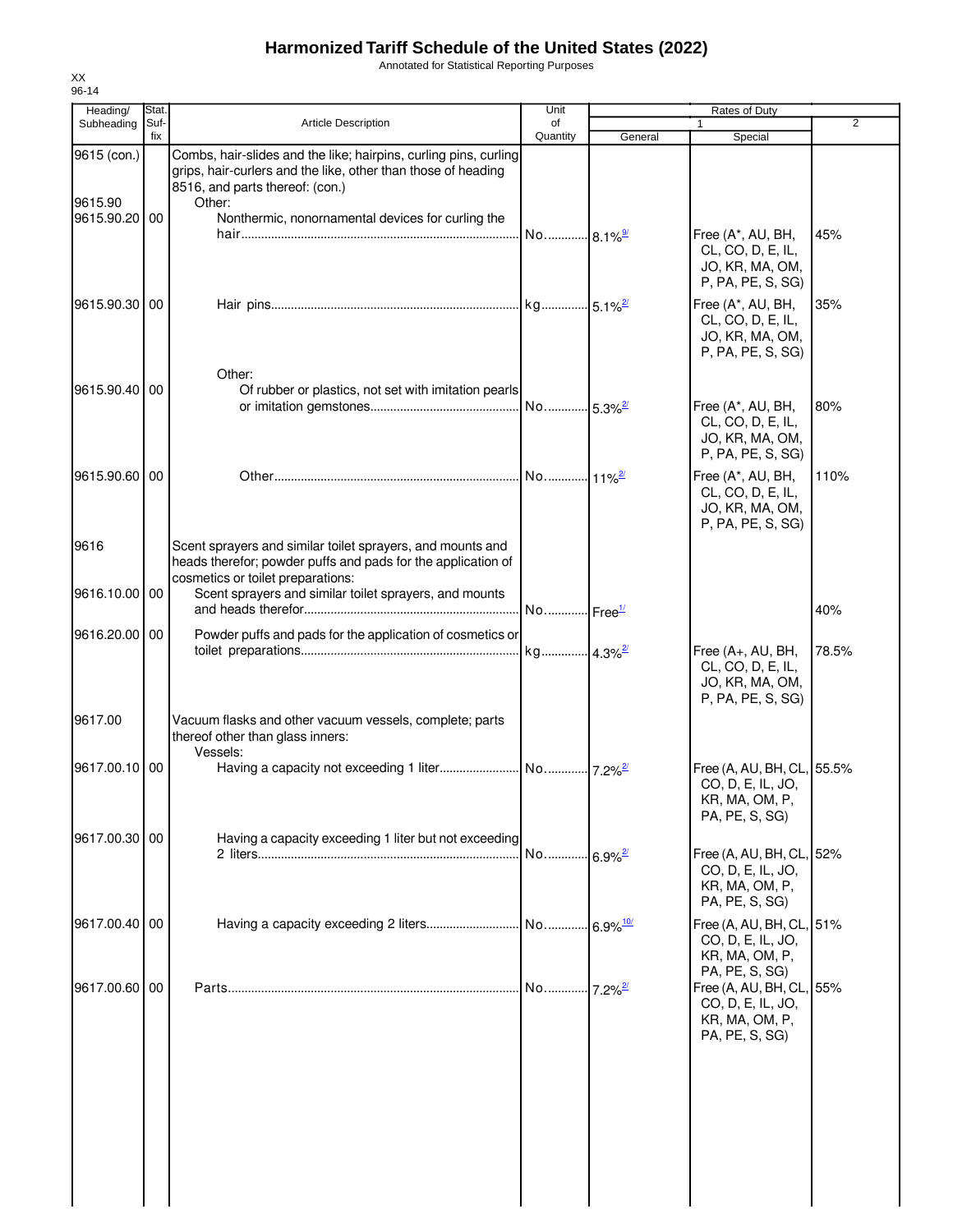Annotated for Statistical Reporting Purposes

| Heading/      | Stat.       |                                                                                                                  | Unit                   |         | Rates of Duty                                                                         |                |
|---------------|-------------|------------------------------------------------------------------------------------------------------------------|------------------------|---------|---------------------------------------------------------------------------------------|----------------|
| Subheading    | Suf-<br>fix | Article Description                                                                                              | of<br>Quantity         | General | 1<br>Special                                                                          | $\overline{2}$ |
| 9618.00.00    |             | 00 Tailors' dummies and other mannequins; automatons and other<br>animated displays used for shopwindow dressing | No 4.4% <sup>1/1</sup> |         | Free (A, AU, BH, CL, 56%<br>CO, D, E, IL, JO,<br>KR, MA, OM, P,<br>PA, PE, S, SG)     |                |
| 9619.00       |             | Sanitary pads (towels) and tampons, diapers (napkins), diaper                                                    |                        |         |                                                                                       |                |
|               |             | liners and similar articles, of any material:                                                                    |                        |         |                                                                                       |                |
| 9619.00.05 00 |             |                                                                                                                  |                        |         | Free (A, AU, BH, CL, 25%<br>CO, D, E, IL, JO,<br>KR, MA, OM, P,<br>PA, PE, S, SG)     |                |
| 9619.00.11    | 00          |                                                                                                                  |                        |         |                                                                                       | 30%            |
| 9619.00.15    |             | Of paper, cellulose wadding or webs of cellulose fibers      Free <sup>1/</sup>                                  |                        |         |                                                                                       | 35%            |
|               | 10          |                                                                                                                  | kg                     |         |                                                                                       |                |
|               | 30          |                                                                                                                  |                        |         |                                                                                       |                |
|               | 60          |                                                                                                                  |                        |         |                                                                                       |                |
|               |             | Of textile wadding:                                                                                              |                        |         |                                                                                       |                |
| 9619.00.21    | 00          |                                                                                                                  |                        |         | Free (AU, BH, CL,<br>CO, IL, JO, KR,<br>MA, OM, P, PA,<br>PE, S, SG)                  | 40%            |
| 9619.00.25 00 |             |                                                                                                                  |                        |         | Free (AU, BH, CL,<br>CO, E <sup>*</sup> , IL, JO, KR,<br>MA, OM, P, PA,<br>PE, S, SG) | 74%            |
|               |             |                                                                                                                  |                        |         |                                                                                       |                |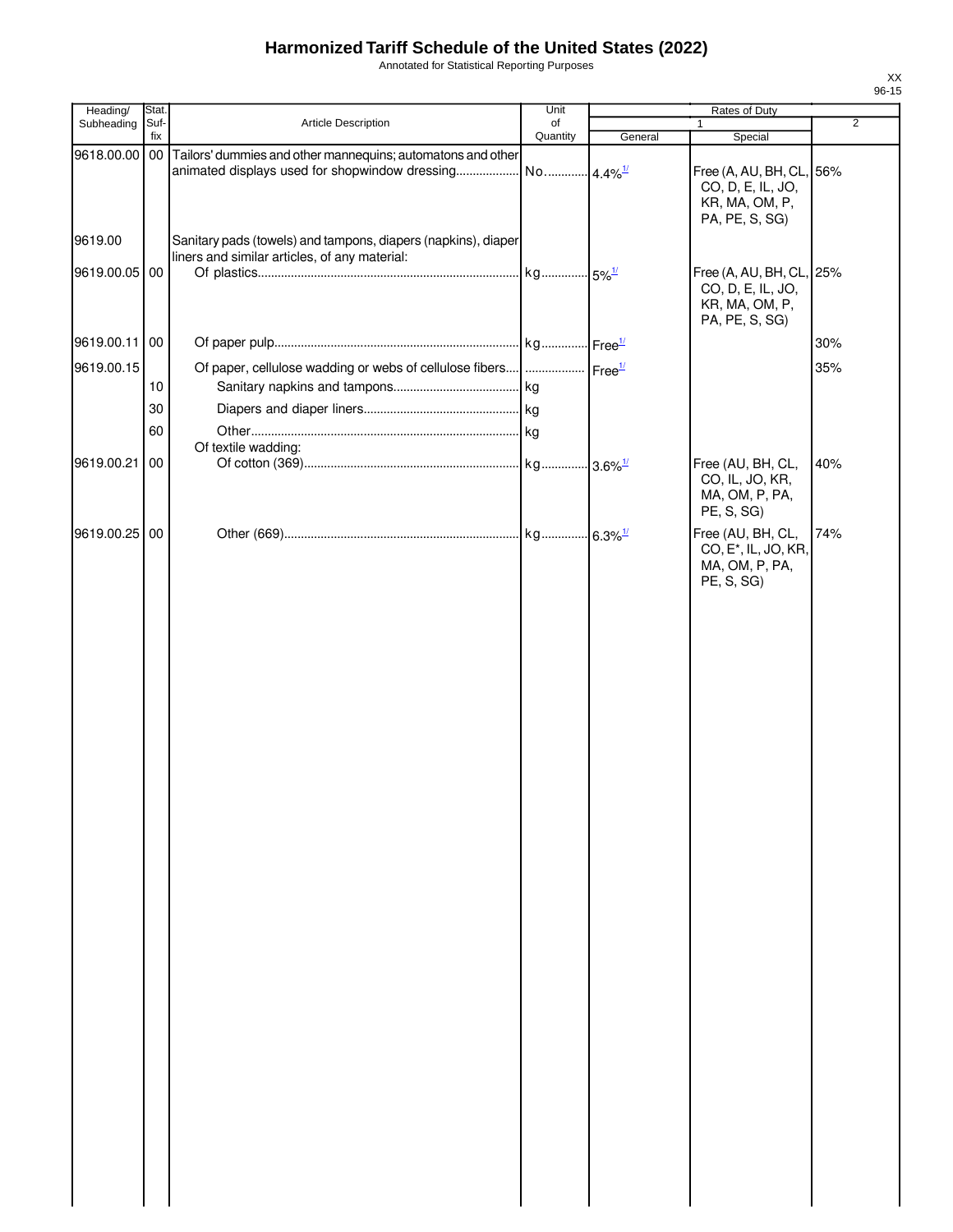Annotated for Statistical Reporting Purposes

| Heading/          | Stat.       |                                                                                                                                                                            | Unit           |                        | Rates of Duty                                                                         |                |
|-------------------|-------------|----------------------------------------------------------------------------------------------------------------------------------------------------------------------------|----------------|------------------------|---------------------------------------------------------------------------------------|----------------|
| Subheading        | Suf-<br>fix | Article Description                                                                                                                                                        | of<br>Quantity | General                | $\mathbf{1}$<br>Special                                                               | $\overline{2}$ |
| 9619.00<br>(con.) |             | Sanitary pads (towels) and tampons, diapers (napkins), diaper<br>liners and similar articles, of any material: (con.)<br>Diapers of other textile materials:<br>Of cotton: |                |                        |                                                                                       |                |
| 9619.00.31        | 00          | Of knitted or crocheted textile fabric (239) doz                                                                                                                           | kg             | $8.1\%$ <sup>2/</sup>  | Free (AU, BH, CL,<br>CO, IL, JO, KR,<br>MA, OM, P, PA,<br>PE, S, SG)                  | 90%            |
| 9619.00.33 00     |             |                                                                                                                                                                            | doz<br>kg      | $-9.3\%$ <sup>1/</sup> | Free (AU, BH, CL,<br>CO, IL, JO, KR,<br>MA, OM, P, PA,                                | 90%            |
| 9619.00.41        | 00          |                                                                                                                                                                            | doz<br>kg      | $16\%$ <sup>2/</sup>   | PE, S, SG)<br>Free (AU, BH, CL,<br>CO, IL, JO, KR,<br>MA, OM, P, PA,<br>PE, S, SG)    | 90%            |
| 9619.00.43 00     |             |                                                                                                                                                                            | kg             |                        | Free (AU, BH, CL,<br>CO, IL, JO, KR,<br>MA, OM, P, PA,                                | 90%            |
| 9619.00.46 00     |             | Of other textile fibers:<br>Of knitted or crocheted textile fabric (839) doz                                                                                               | kg             | $-5.6\%$ <sup>2/</sup> | PE, S, SG)<br>Free (AU, BH, CL,<br>CO, E <sup>*</sup> , IL, JO, KR,<br>MA, OM, P, PA, | 60%            |
| 9619.00.48 00     |             |                                                                                                                                                                            | doz<br>kg      | $-2.8\%$ <sup>1/</sup> | PE, S, SG)<br>Free (AU, BH, CL,<br>CO, E, IL, JO, KR,<br>MA, OM, P, PA,               | 35%            |
|                   |             |                                                                                                                                                                            |                |                        | PE, S, SG)                                                                            |                |
|                   |             |                                                                                                                                                                            |                |                        |                                                                                       |                |
|                   |             |                                                                                                                                                                            |                |                        |                                                                                       |                |
|                   |             |                                                                                                                                                                            |                |                        |                                                                                       |                |
|                   |             |                                                                                                                                                                            |                |                        |                                                                                       |                |
|                   |             |                                                                                                                                                                            |                |                        |                                                                                       |                |
|                   |             |                                                                                                                                                                            |                |                        |                                                                                       |                |
|                   |             |                                                                                                                                                                            |                |                        |                                                                                       |                |
|                   |             |                                                                                                                                                                            |                |                        |                                                                                       |                |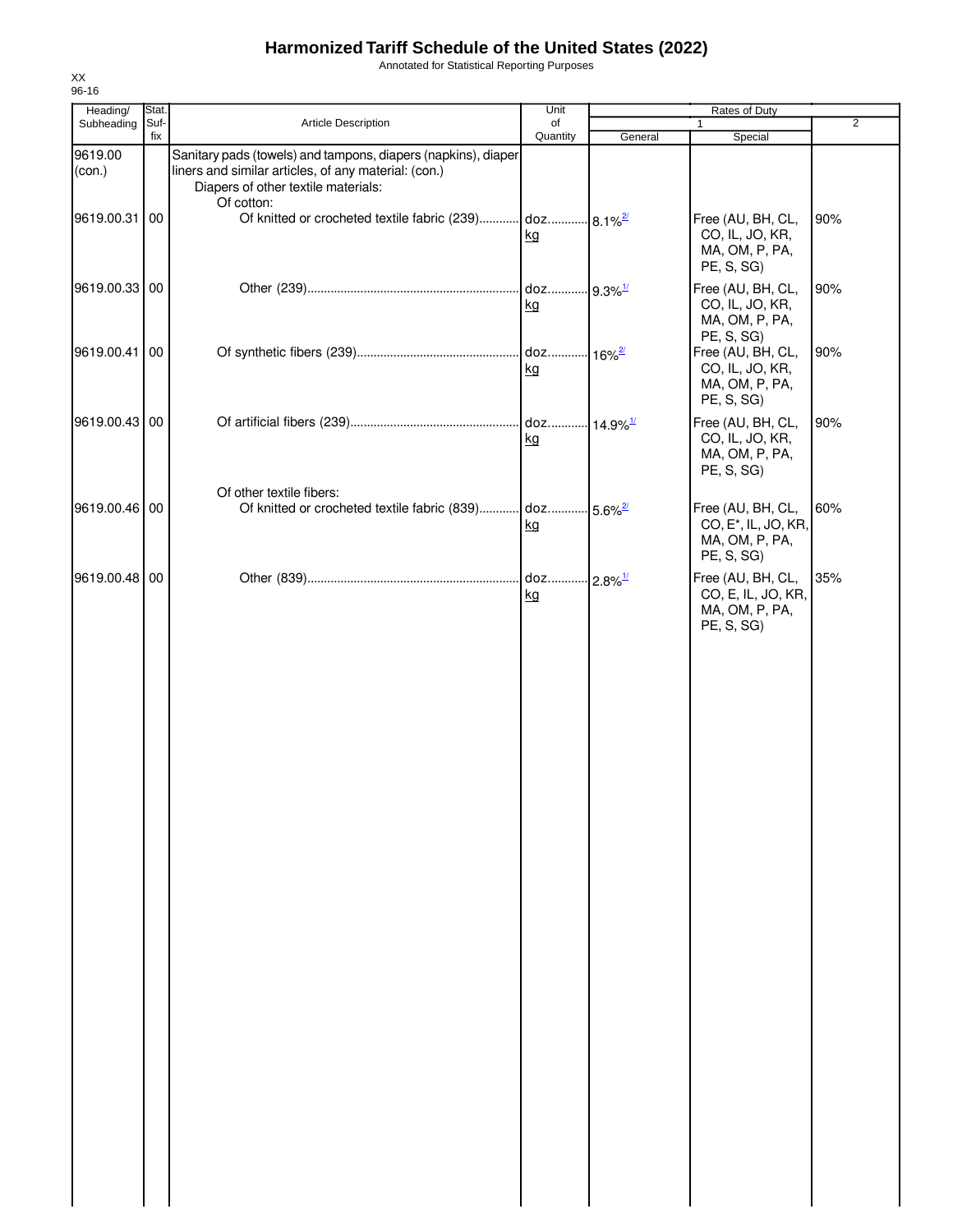Annotated for Statistical Reporting Purposes

| Heading/          | Stat. |                                                                                                                                                                                | Unit                          |                       | Rates of Duty                                                                         |                |
|-------------------|-------|--------------------------------------------------------------------------------------------------------------------------------------------------------------------------------|-------------------------------|-----------------------|---------------------------------------------------------------------------------------|----------------|
| Subheading        | Suf-  | <b>Article Description</b>                                                                                                                                                     | of                            |                       | 1                                                                                     | $\overline{2}$ |
|                   | fix   |                                                                                                                                                                                | Quantity                      | General               | Special                                                                               |                |
| 9619.00<br>(con.) |       | Sanitary pads (towels) and tampons, diapers (napkins), diaper<br>liners and similar articles, of any material: (con.)<br>Other, of textile materials:<br>Knitted or crocheted: |                               |                       |                                                                                       |                |
| 9619.00.61 00     |       |                                                                                                                                                                                | doz 10.8% <sup>2/</sup><br>kg |                       | Free (AU, BH, CL,<br>CO, IL, JO, KR,<br>MA, OM, P, PA,<br>PE, S, SG)                  | 90%            |
| 9619.00.64 00     |       |                                                                                                                                                                                | kg                            |                       | Free (AU, BH, CL,<br>CO, IL, JO, KR,<br>MA, OM, P, PA,<br>PE, S, SG)                  | 90%            |
| 9619.00.68 00     |       |                                                                                                                                                                                | doz<br>kg                     | $5.6\%$ <sup>2/</sup> | Free (AU, BH, CL,<br>CO, E <sup>*</sup> , IL, JO, KR,<br>MA, OM, P, PA,<br>PE, S, SG) | 60%            |
|                   |       | Other:                                                                                                                                                                         |                               |                       |                                                                                       |                |
| 9619.00.71        | 00    |                                                                                                                                                                                | doz 8.1% <sup>1/</sup><br>kg  |                       | Free (AU, BH, CL,<br>CO, IL, JO, KR,<br>MA, OM, P, PA,<br>PE, S, SG)                  | 90%            |
| 9619.00.74 00     |       |                                                                                                                                                                                | doz<br>kg                     | $-16\%$ <sup>1/</sup> | Free (AU, BH, CL,<br>CO, IL, JO, KR,<br>MA, OM, P, PA,<br>PE, S, SG)                  | 76%            |
|                   |       | Other:                                                                                                                                                                         |                               |                       |                                                                                       |                |
| 9619.00.78 00     |       |                                                                                                                                                                                | doz 2.8% <sup>1/</sup><br>kg  |                       | Free (AU, BH, CL,<br>CO, E <sup>*</sup> , IL, JO, KR,<br>MA, OM, P, PA,<br>PE, S, SG) | 35%            |
| 9619.00.79 00     |       |                                                                                                                                                                                | doz 7.3%2<br>kg               |                       | Free (AU, BH, CL,<br>CO, E, IL, JO, KR,<br>MA, OM, P, PA,<br>PE, S, SG)               | 35%            |
| 9619.00.90 00     |       |                                                                                                                                                                                | No 7% <sup>1/</sup><br>kg     |                       | Free (A, AU, B, BH, 40%<br>CL, CO, D, E, IL,<br>JO, KR, MA, OM,<br>P, PA, PE, S, SG)  |                |
|                   |       |                                                                                                                                                                                |                               |                       |                                                                                       |                |
|                   |       |                                                                                                                                                                                |                               |                       |                                                                                       |                |
|                   |       |                                                                                                                                                                                |                               |                       |                                                                                       |                |
|                   |       |                                                                                                                                                                                |                               |                       |                                                                                       |                |
|                   |       |                                                                                                                                                                                |                               |                       |                                                                                       |                |
|                   |       |                                                                                                                                                                                |                               |                       |                                                                                       |                |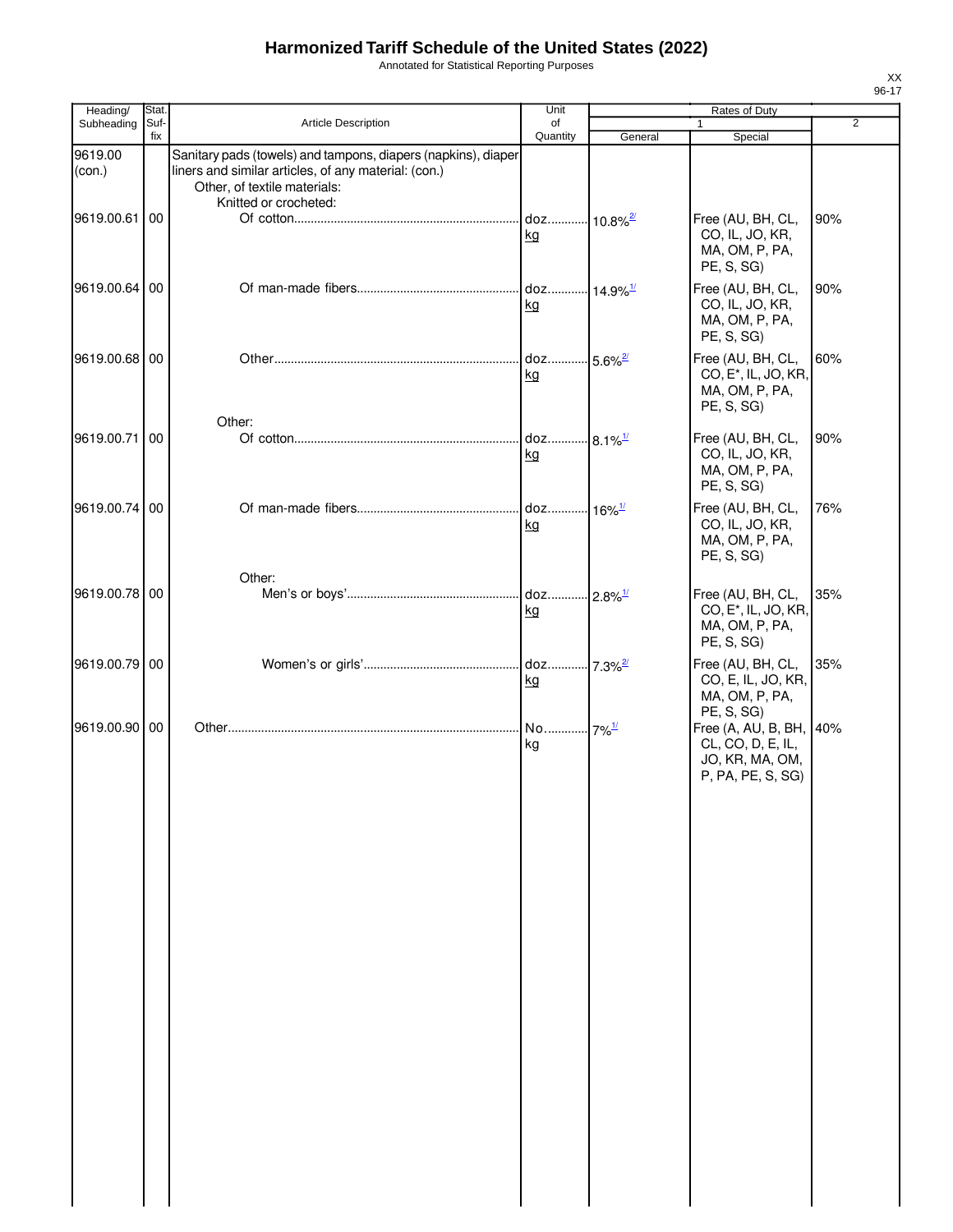Annotated for Statistical Reporting Purposes

| Heading/                 | Stat.       |                                                                                                                | Unit                  |                                                                                           | Rates of Duty                                                                                             |                                                                            |
|--------------------------|-------------|----------------------------------------------------------------------------------------------------------------|-----------------------|-------------------------------------------------------------------------------------------|-----------------------------------------------------------------------------------------------------------|----------------------------------------------------------------------------|
| Subheading               | Suf-<br>fix | Article Description                                                                                            | of<br>Quantity        | General                                                                                   | 1<br>Special                                                                                              | $\overline{2}$                                                             |
| 9620.00<br>9620.00.10 00 |             | Monopods, bipods, tripods and similar articles:<br>Accessories suitable for use solely or principally with the | No 2% <sup>4/</sup>   |                                                                                           | Free (A*, AU, B, BH, 35%<br>CL, CO, D, E, IL,<br>JO, KR, MA, OM,<br>P, PA, PE, S,<br>$SG)$ <sup>11/</sup> |                                                                            |
| 9620.00.15 00            |             |                                                                                                                |                       | The rate<br>applicable to<br>the article of<br>which it is an<br>accessory <sup>12/</sup> | Free (A*, AU, BH,<br>CL, CO, D, E, IL,<br>JO, KR, MA, OM,<br>P, PA, PE, S, SG)                            | The rate<br>applicable to<br>the article of<br>which it is an<br>accessory |
| 9620.00.20 00            |             | Accessories for photographic (other than cinematographic)                                                      |                       |                                                                                           | Free (A*, AU, BH,<br>CL, CO, D, E, IL,<br>JO, KR, MA, OM,<br>P, PA, PE, S,<br>$SG)^{11/2}$                | 20%                                                                        |
| 9620.00.25 00            |             | Accessories for cinematographic cameras of heading                                                             | No 3.9% <sup>4/</sup> |                                                                                           | Free (A*, AU, BH,<br>CL, CO, D, E, IL,<br>JO, KR, MA, OM,<br>P, PA, PE, S,<br>$SG)$ <sup>11/</sup>        | 45%                                                                        |
| 9620.00.30               |             | Accessories for the instruments and appliances, including                                                      |                       | The rate<br>applicable to<br>the article of<br>which it is an<br>accessory <sup>12/</sup> | Free (A, AU, BH, CL,<br>CO, D, E, IL, JO,<br>KR, MA, OM, P,<br>PA, PE, S, SG)                             | The rate<br>applicable to<br>the article of<br>which it is an<br>accessory |
|                          | 10          |                                                                                                                |                       |                                                                                           |                                                                                                           |                                                                            |
|                          | 20          |                                                                                                                |                       |                                                                                           |                                                                                                           |                                                                            |
|                          | 30          |                                                                                                                | No.                   |                                                                                           |                                                                                                           |                                                                            |
|                          | 40          | Of photogrammetrical surveying instruments and                                                                 |                       |                                                                                           |                                                                                                           |                                                                            |
|                          |             |                                                                                                                |                       |                                                                                           |                                                                                                           |                                                                            |
|                          | 50          |                                                                                                                | No.                   |                                                                                           |                                                                                                           |                                                                            |
|                          | 60<br>90    | Of other geophysical instruments and apparatus                                                                 | No<br>No.             |                                                                                           |                                                                                                           |                                                                            |
|                          |             |                                                                                                                |                       |                                                                                           |                                                                                                           |                                                                            |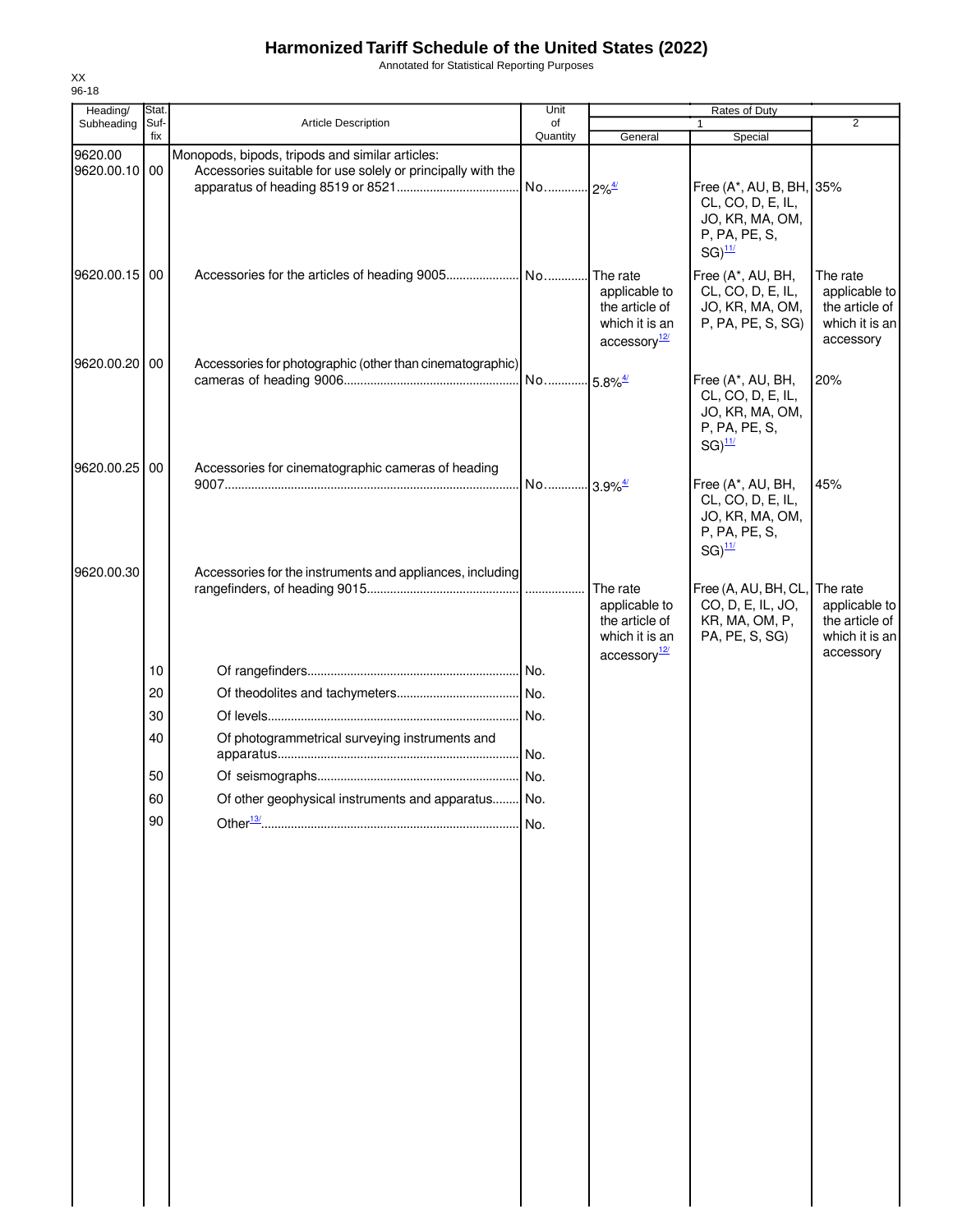Annotated for Statistical Reporting Purposes

| Heading/          | Stat. |                                                        | Unit                   | Rates of Duty |                                                                                                               |                |
|-------------------|-------|--------------------------------------------------------|------------------------|---------------|---------------------------------------------------------------------------------------------------------------|----------------|
| Subheading        | Suf-  | Article Description                                    | of                     |               | $\mathbf{1}$                                                                                                  | $\overline{2}$ |
| 9620.00<br>(con.) | fix   | Monopods, bipods, tripods and similar articles: (con.) | Quantity               | General       | Special                                                                                                       |                |
| 9620.00.50 00     |       | Other:                                                 | No 5.3% <sup>14/</sup> |               | Free (A*, AU, B, BH, 80%<br>C, CL, CO, D, E, IL,<br>JO, KR, MA, OM,<br>P, PA, PE, S,<br>$SG)^{11/2}$          |                |
| 9620.00.55 00     |       |                                                        |                        |               | Free (A*, AU, B, BH, 33 1/3%<br>CL, CO, D, E, IL,<br>JO, KR, MA, OM,<br>P, PA, PE, S,<br>$SG)$ <sup>11/</sup> |                |
| 9620.00.60 00     |       |                                                        |                        |               |                                                                                                               | 45%            |
| 9620.00.65 00     |       |                                                        |                        |               | Free (A*, AU, B, BH, 45%<br>CL, CO, D, E, IL,<br>JO, KR, MA, OM,<br>P, PA, PE, S,<br>$SG)$ <sup>11/</sup>     |                |
| 9620.00.70 00     |       |                                                        | No 2.5% <sup>4/</sup>  |               | Free (A*, AU, B, BH, 45%<br>CL, CO, D, E, IL,<br>JO, KR, MA, OM,<br>P, PA, PE, S,<br>$SG)^{11/2}$             |                |